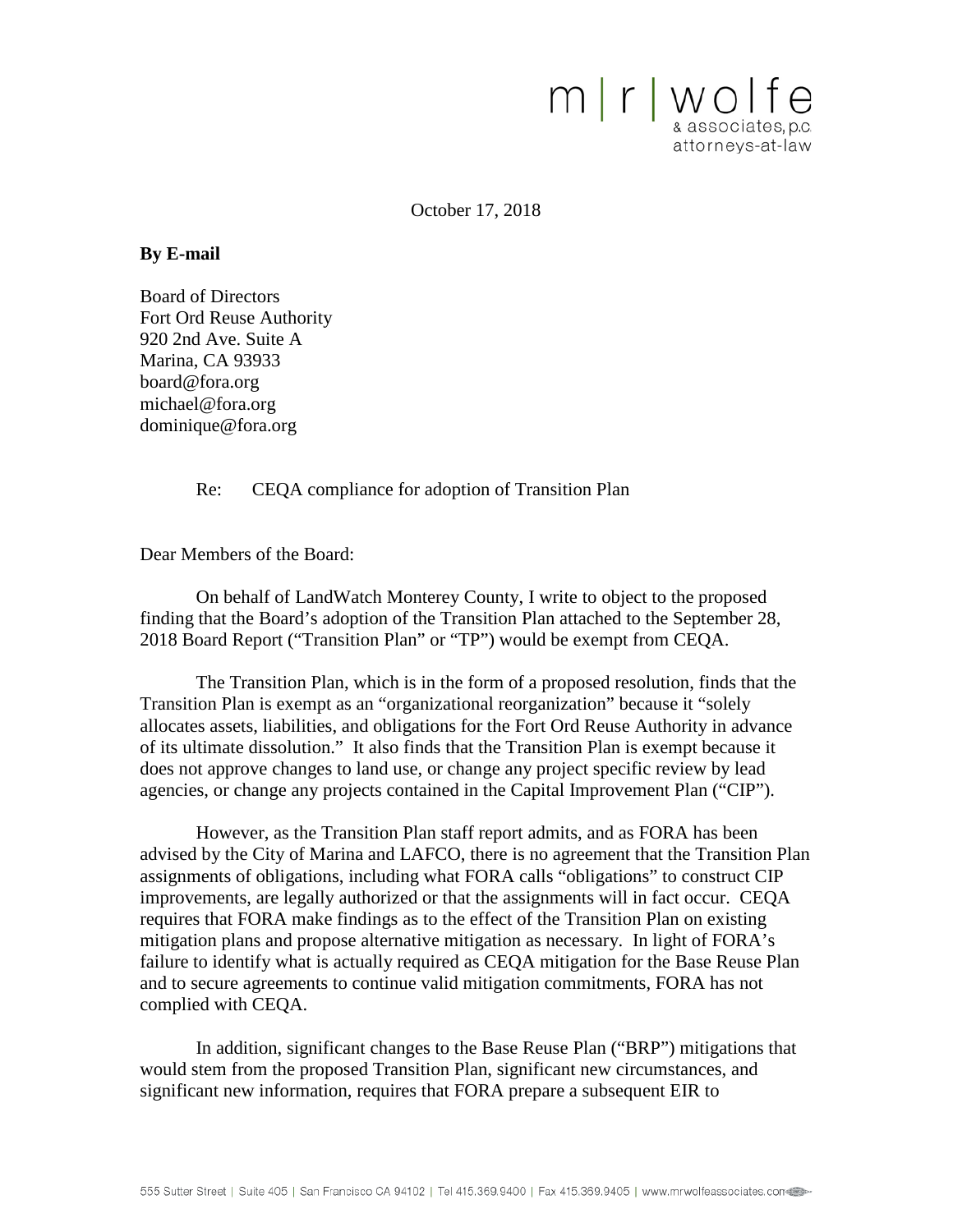acknowledge and propose mitigation for the new and more severe significant impacts. Relevant changes and new information include the inability to compel the existing mitigation measures; worsening seawater intrusion and overdraft conditions and the failure to develop the expected replacement for groundwater supplies, which were not anticipated by the BRP's EIR; and changes to CEQA's legal requirements that now preclude identifying and mitigating transportation impacts with reference to Level-of-Service criteria and require instead that analysis and mitigation be based on minimizing vehicle miles travelled and trip generation.

#### **A. Mitigation measures for water supply impacts in the BRP.**

Mitigation for an adopted plan may include either conditions identified in an EIR or policies and provisions of the plan itself. (CEQA Guidelines, § 15126.4(a)(2) ["In the case of the adoption of a plan, policy, regulation, or other public project, mitigation measures can be incorporated into the plan, policy, regulation, or project design"].) The 1997 BRP and its Program EIR ("PEIR") identify a number of BRP objectives, policies, and programs intended to mitigate water supply impacts. In addition, FORA imposed a number of conditions intended to mitigate water supply impacts, notably through provisions of the Development Resources and Management Plan ("DRMP").

#### **1. Existing mitigation measures for water supply in the BRP and BRP PEIR**

The 1997 BRP acknowledges that continuing seawater intrusion caused by overdrafting the aquifer is an ongoing threat to water supplies. (BRP § 4.4.2.) The discussion identifies "safe yield" as "the amount of groundwater that can be pumped annually on a long-term basis without causing undesirable effects." (*Id.*) It acknowledges that groundwater pumping in Fort Ord is and has been in excess of safe yield. It acknowledges that groundwater pumping for Fort Ord development should be limited to the amount that does not aggravate or accelerate the existing seawater intrusion:

The Monterey County Water Resources Agency (MCWRA) has agreed that 6,600 acre-feet (AF) of water can be pumped each year at the former Fort Ord *provided that such withdrawals do not aggravate or accelerate the existing seawater intrusion*.

(BRP §4.4.2 [emphasis added].) The 6,600 afy pumping "right" conferred on the Army by MCWRA was expressly conditioned on, and limited in duration until, the expected implementation of an alternative water supply "Project" that would replace all groundwater pumping in the former Fort Ord.

After execution of this agreement and *until Project Implementation*, Fort Ord/POM Annex/RC may withdraw a maximum of 6,600 acre-feet of water per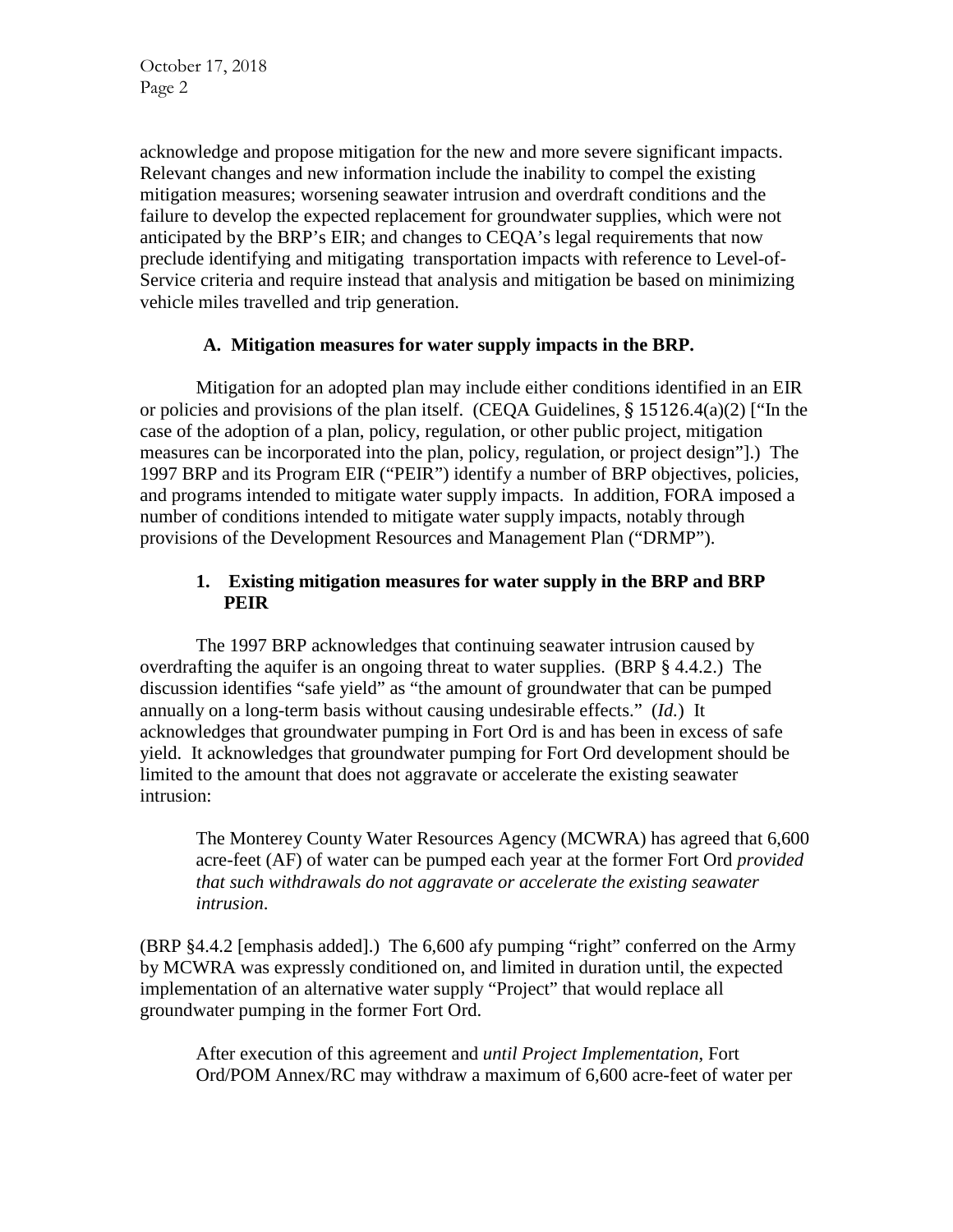year from the Salinas Basin, provided no more than 5,200 acre-feet per year are withdrawn from the 180-foot aquifer and 400-foot aquifer.

(1993 Annexation Agreement, § 4.c [emphasis added].) The referenced "Project Implementation" was the availability of a planned long term reliable water supply of at least 6,600 afy that would enable the Army or its successor to shut down all of the groundwater wells on the Former Fort Ord. (*Id.* at §§ 1.j and 1.k).

The Army subsequently assigned to FORA its right to pump water until that replacement Project was implemented. Unfortunately, the long term 6,600 afy replacement water supply for Fort Ord has never been implemented. However, there is no basis to claim that the MCWRA or the Army agreed to an indefinite use of the 6,600 afy, particularly if seawater intrusion were aggravated by its use.<sup>[1](#page-2-0)</sup>

Thus, the BRP PEIR makes clear that reliance on the "right" to pump 6,600 afy is not permitted if seawater intrusion continues; instead development must be limited so nas not to exceed safe yield and it is imperative to provide alternative supplies. As hydrologist Timothy Parker explained:

The BRP PEIR provides specific policy requirements to ensure adequate, timely mitigation of seawater intrusion, mitigation that may need to be implemented before 6,600 afy is committed or pumped for new development. Policy B-1 requires that the FORA members "shall ensure additional water supply." Policy B-2 requires conditioning project approval on verification of an "assured longterm water supply." Policy C-3 requires the member agencies cooperate with MCWRA and MPWMD "to mitigate further seawater intrusion based on the Salinas Valley Basin Management Plan." Program C-3.1 requires the member agencies to work with the water agencies "to estimate current safe yields within the context of the Salinas Valley Basin Management Plan for those portions of the former Fort Ord overlying the Salinas Valley and Seaside groundwater basins, to determine available water supplies." . . .

The BRP PEIR explains that Policies B-1, B-2, and C-3 are intended to "affirm the local jurisdictions' commitment to preventing further harm to the local aquifers . . . by limiting development in accordance with the availability of secure supplies." (BRP PEIR, p. 4-55.) The explicit provisions for determination of safe yield and for acceleration of water supply projects if 6,600 afy cannot be supplied without further seawater intrusion clearly demonstrate the intent that the member agencies not simply defer action until 6,600 afy has been allocated to development projects if seawater intrusion continues. To the contrary, it seems

<span id="page-2-0"></span><sup>&</sup>lt;sup>1</sup> *See* John Farrow, letter to City of Seaside City Council, October 12, 2016, pp. 11-17 [6,600 afy is neither a baseline nor a safe yield amount that can be pumped without impact].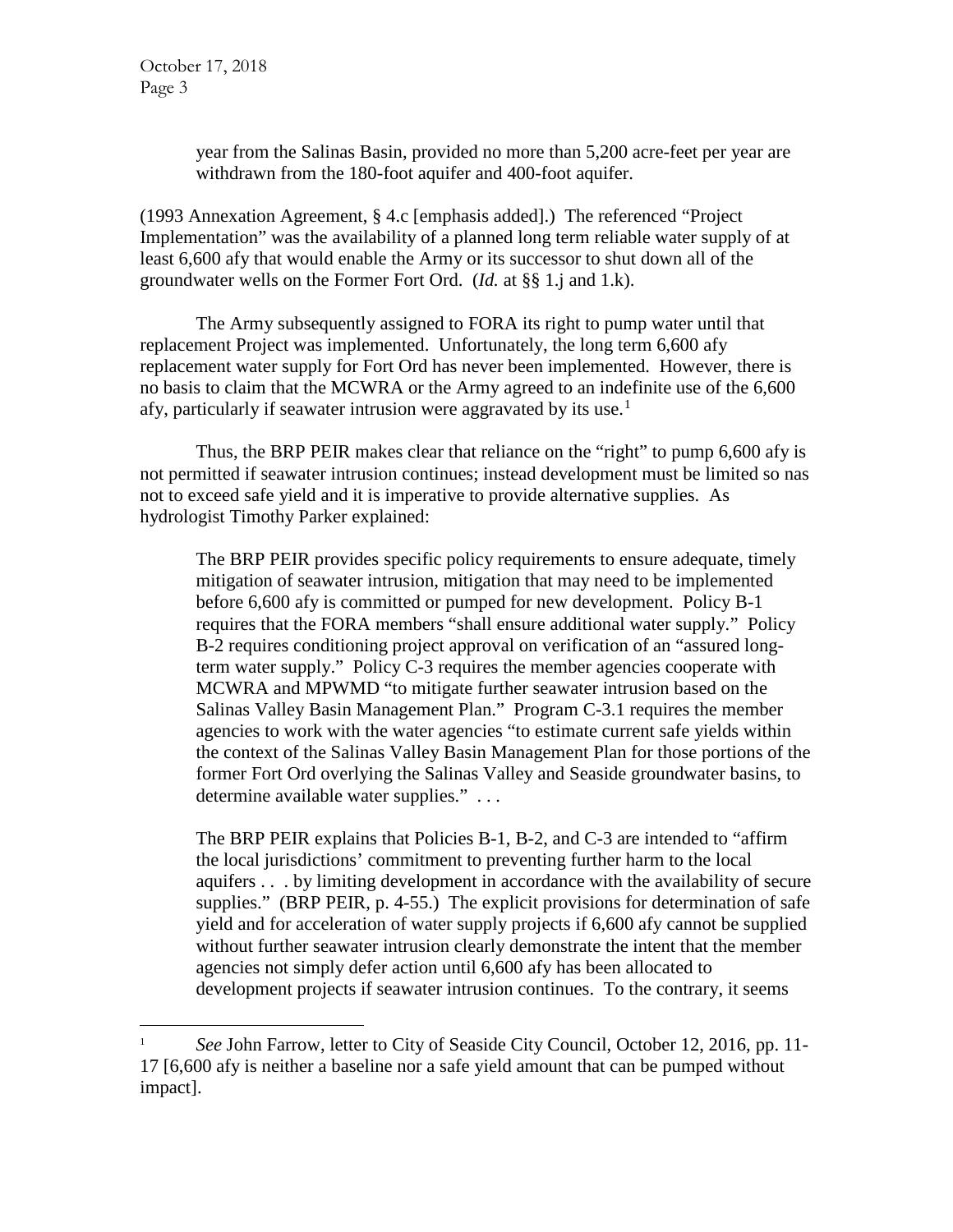clear that the BRP PEIR directed the member agencies "to mitigate further seawater intrusion" by, among other things, ensuring that groundwater pumping beyond the determined safe yield is not permitted for new development projects. The BRP PEIR's cumulative analysis makes it clear that Policy C-3 does not permit uncritical reliance on a 6,600 afy allocation: "existing water allocations of 6,600 afy . . . would allow for development to proceed to the year 2015, provided that seawater intrusion conditions are not exacerbated (Policy C-3)." (BRP PEIR p. 5-5 (emphasis added).)<sup>[2](#page-3-0)</sup>

The BRP PEIR impact analysis materially qualifies any reliance on the 6,600 afy allocation by stating that a potable water supply is "assumed to be assured from well water *until a replacement is made available by the MCWRA*," but only "*provided that such withdrawals do not accelerate the overdraft and seawater intrusion problems in the Salinas Valley groundwater aquifer*." (BRP PEIR p. 4-53 [emphasis added]). The BRP PEIR states that the 6,600 afy "could" support the first phase of Ord community development through 2015 and then notes "given the existing condition of the groundwater aquifer, there is public concern over the ability of the water wells to 'assure' even the 6,600 afy." (BRP PEIR, p. 4-53.)

Accordingly, the BRP EIR evaluates the impacts of the BRP through 2015 in two distinct analyses, one of which assumes that 6,600 afy can be supplied without impacts and the other of which assumes that it cannot. In particular, it provides that "[a]ssuming groundwater wells on former Fort Ord were able to supply 6,600 afy," an additional 7,932 afy of supply would be required by 2015. (BRP PEIR, p. 4-53.) However, it then provides in the alternative that "[i]f groundwater wells were unable to supply the projected 2015 demand of 6,600 afy of water for former Fort Ord land uses, e.g., *if pumping caused further seawater intrusion into the Salinas Valley Aquifer*," *additional supplies would have to be developed sooner,* and recommends, for example, "that an alternate water supply source, such as on-site storage facilities, be considered." (BRP PEIR, p. 4-54.)

In addition to policies requiring development of an alternative water supply, the BRP's Development and Resource Management Plan, also identified as mitigation for BRP impacts and adopted as part of the BRP, provides that FORA shall allocate the assumed 6,600 afy of available water supply among the member jurisdictions and that those jurisdictions shall not approve development projects without a finding that the project can be served within the jurisdiction's allocation. (DRMP, §3.11.5.4(a).) The DRMP also limits future residential development to 6,160 units to prevent outstripping the water supply.  $(DRMP, §3.11.5.4(b))$ .

# **2. Water supply provisions in Implementation Agreements**

<span id="page-3-0"></span><sup>&</sup>lt;sup>2</sup> Timothy Parker to John Farrow, Technical Memorandum, Oct. 8, 2016, pp. 8-9.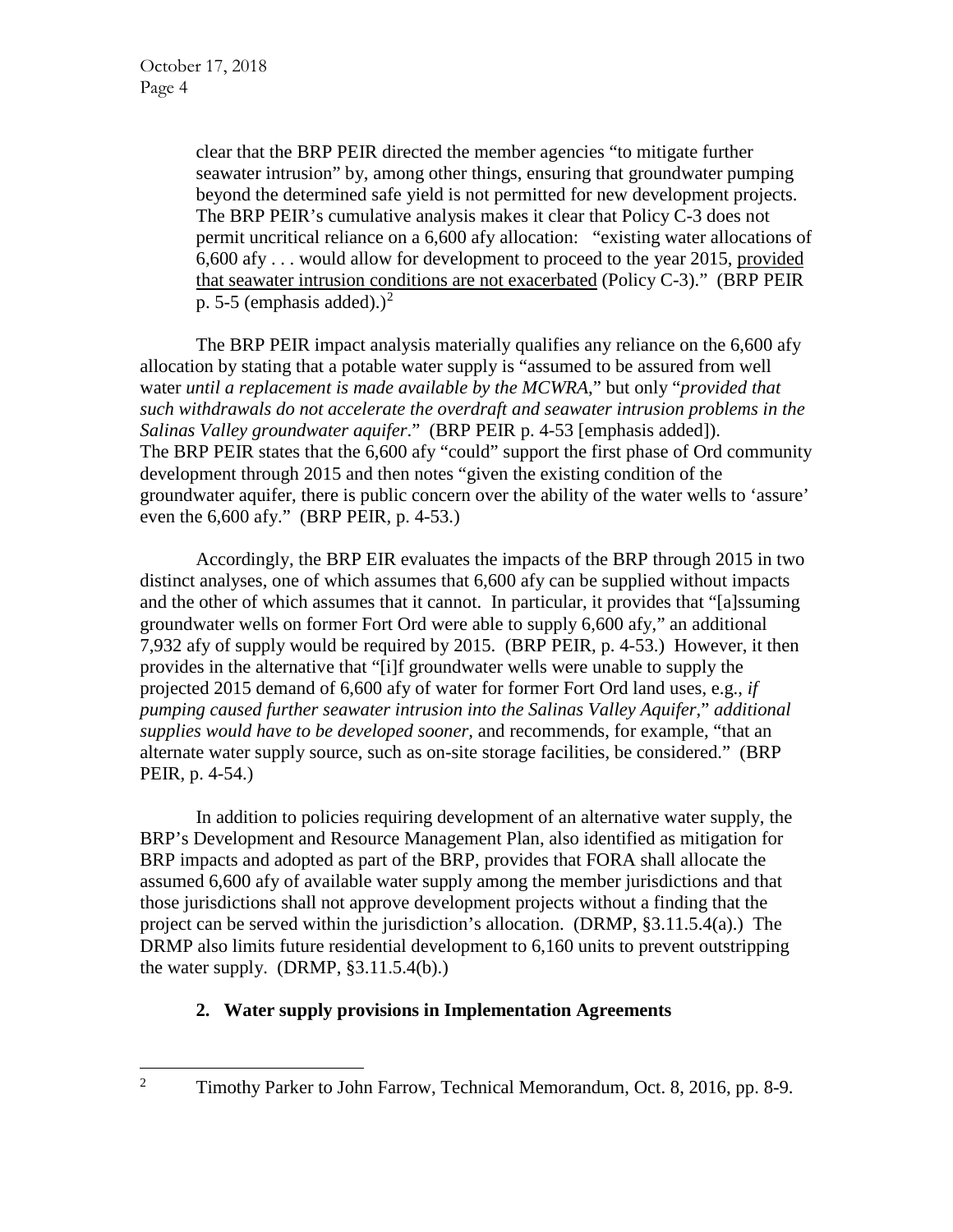The existing Implementation Agreement provisions regarding water supply bar member agencies from committing water resources that are unavailable "whether through FORA allocation or otherwise." However, as discussed below, nothing in the Implementation Agreements provide that obligations of the member agencies in the Implementation Agreements will survive the sunsetting of FORA.

## **3. Water supply provisions in the 1998 Facilities Agreement and current Capital Improvement Program**

The only water mitigation obligation recognized by the BRP Capital Improvement Program ("CIP") is to fund and build a 2,400 afy non-potable water supply augmentation project.<sup>[3](#page-4-0)</sup> This non-potable supply was assumed in 1998 to be required to supplement the assumed 6,600 afy of potable water supply in order to facilitate development projected through 2015.<sup>[4](#page-4-1)</sup> FORA estimates that an additional \$17 million will be required to complete the water supply augmentation project.

FORA has assumed that MCWD is currently obliged to provide this augmentation supply. The basis of this as claim is the 1998 Facilities Agreement between FORA and MCWD. In that agreement, FORA retained authority to identify and approve water supply projects and to require MCWD to build them. (1998 Facilities Agreement, §§ 3.2, 4.2). However, that agreement will expire when FORA sunsets. (*Id.*, § 9.3).

# **4. Groundwater conditions now preclude any additional pumping for new development in Fort Ord under the BRP mitigation policies.**

In light of the policies in the BRP and BRP PEIR that preclude reliance on groundwater for new development if increased pumping aggravates seawater intrusion or exceeds safe yield, any additional groundwater pumping cannot be permitted and additional supplies are now urgently required as mitigation under the BRP PEIR. As Parker explained in 2016 in connection with the then-proposed Monterey Downs

[http://www.fora.org/Reports/BRP/BRP\\_v3\\_AppendixB-Business-Operation-Plan.pdf,](http://www.fora.org/Reports/BRP/BRP_v3_AppendixB-Business-Operation-Plan.pdf) [pdf page 160].)

<span id="page-4-0"></span> <sup>3</sup> *See* 2017/2018 CIP, p. 3 ["The CFD implements a portion of the development fee policy by funding CEQA mitigations described in the BRP Final Environmental Impact Report (FEIR). These include Transportation/Transit projects, Habitat Management obligations, and Water Augmentation"], available at [http://www.fora.org/Reports/CIP-](http://www.fora.org/Reports/CIP-Current.pdf)[Current.pdf.](http://www.fora.org/Reports/CIP-Current.pdf)

<span id="page-4-1"></span><sup>&</sup>lt;sup>4</sup> The 2,400 afy water supply augmentation project was identified as the nonpotable supply required in addition to the 6,600 afy of potable groundwater in order to complete the assumed Phase 1 BRP development through 2015. (See May 17, 1996 Final Public Facilities Implementation Plan, available at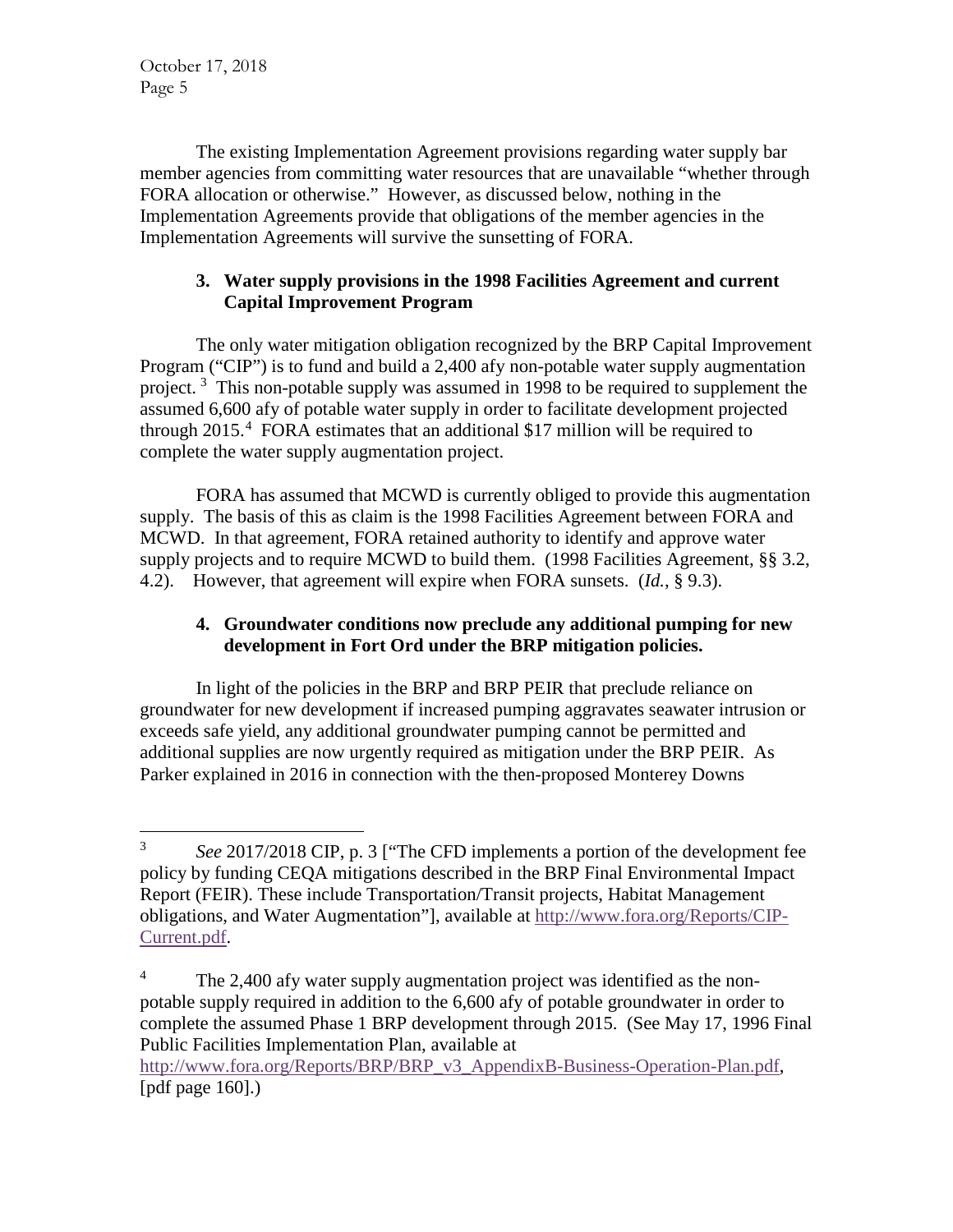development project, groundwater pumping for Fort Ord development now exceeds safe yield:

MCWRA has now determined that the safe yield of the Pressure Subarea is about 110,000 to 117,000 afy and that existing pumping exceeds this safe yield by about 12,000 to 19,000 afy.<sup>[5](#page-5-0)</sup> Indeed, the BRP PEIR acknowledges that pumping in the 180-foot and 400-foot aquifers had "exceeded safe yield, as indicated by seawater intrusion and water levels below sea level." (BRP PEIR p. 4-63.) The BRP PEIR states that the "conditions of the 900-foot aquifer are uncertain", including the safe yield and whether the aquifer is in overdraft. *Id.*[6](#page-5-1)

Parker reviewed the situation in 2018 in connection with the proposed annexation of portions of Fort Ord into the MCWD service area, and concluded that conditions had further deteriorated:

As explained in my October 8, 2016 memorandum regarding the proposal to increase groundwater pumping to support the Monterey Downs project in the Ord community, seawater intrusion continues in the Salinas Valley Groundwater Basin (SVGB) due to overdraft conditions, despite various groundwater management projects.<sup>[7](#page-5-2)</sup> The situation has not improved since my 2016 memorandum. The most recent MCWRA mapping shows continued substantial increase in seawater intruded areas, which have occurred *despite* reductions in MCWD pumping during the  $2006-2015$  period.<sup>[8](#page-5-3)</sup> Groundwater levels continue to decline, especially in the 400-foot aquifer.<sup>[9](#page-5-4)</sup> MCWRA reports that acreage within the 500 mg/l or greater Chloride contour in the 400-foot aquifer has increased

<span id="page-5-3"></span><sup>8</sup> MCWRA, Historic Seawater Intrusion Map, Pressure 400-Foot Aquifer, June 7, 2017, available at [http://www.co.monterey.ca.us/home/showdocument?id=19378;](http://www.co.monterey.ca.us/home/showdocument?id=19378) MCWRA, Historic Seawater Intrusion Map, Pressure 180-Foot Aquifer, June 7, 2017, available at [http://www.co.monterey.ca.us/home/showdocument?id=19376;](http://www.co.monterey.ca.us/home/showdocument?id=19376) MCWD, 2015 Urban Water Management Plan (UWMP), Table 4.1 (reporting total MCWD pumping declined from 4,295 afy to 3,228 afy in that period), available at [http://www.mcwd.org/docs/engr\\_files/MCWD\\_2015\\_UWMP\\_Final.pdf.](http://www.mcwd.org/docs/engr_files/MCWD_2015_UWMP_Final.pdf)

[http://www.co.monterey.ca.us/home/showdocument?id=31294.](http://www.co.monterey.ca.us/home/showdocument?id=31294)

<span id="page-5-0"></span><sup>&</sup>lt;sup>5</sup> MCWRA, State of the Salinas River Groundwater Basin, 2016 p. 4-25.

<span id="page-5-1"></span><sup>&</sup>lt;sup>6</sup> Timothy Parker to John Farrow, Technical Memorandum, Oct. 8, 2016, pp. 8-9.

<span id="page-5-2"></span><sup>&</sup>lt;sup>7</sup> Timothy Parker to John Farrow, Technical Memorandum, Oct. 8, 2016.

<span id="page-5-4"></span><sup>&</sup>lt;sup>9</sup> MCWRA, presentation of Groundwater Level Contours And Seawater Intrusion Maps, July 13, 2017, available at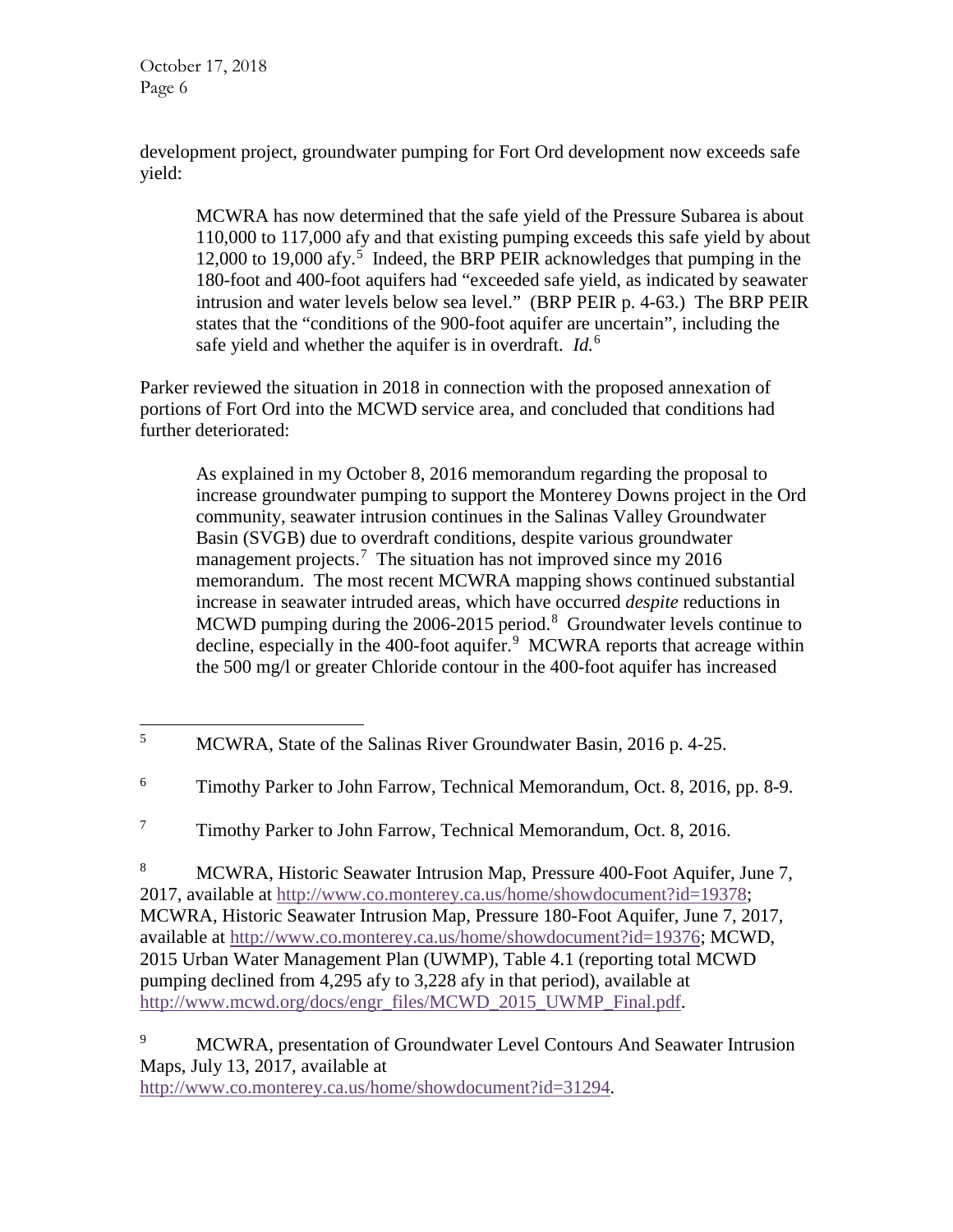from 11,882 acres in 2005 to 17,125 acres in 2015.<sup>[10](#page-6-0)</sup> Furthermore, because increases in intrusion may lag periods of drought, there may be substantial increases in intrusion still to come in response to the recent 4-year drought.<sup>[11](#page-6-1)</sup>

In light of the continuing advance of seawater intrusion, MCWRA staff have recommended a moratorium on new wells in the Pressure 400-Foot Aquifer within an "Area of Impact" proximate to the 500 mg/l Chloride front.<sup>[12](#page-6-2)</sup> MCWRA also recommends a moratorium on new wells within the entirety of the Deep Aquifers of the 180/400 Foot Aquifer Subbasin pending investigation of its viability as a source of water ("Deep Aquifer" has been called variously including the 900-foot Aquifer, and herein is used to refer to multiple water-bearing units underlying the Pressure  $400$ -Foot Aquifer).<sup>[13](#page-6-3)</sup>

In sum, as set out in my 2016 memorandum and confirmed by subsequent investigations, future increased groundwater pumping above existing levels, particularly from the areas proximate to the seawater intrusion front, will contribute to seawater intrusion. Because MCWD's current production wells serving the Ord community are located just inland of the seawater intrusion front in the 400-foot and Deep aquifers, increased pumping would aggravate seawater intrusion. [14](#page-6-4), [15](#page-6-5)

The County of Monterey has in fact ordered the proposed moratoria on new wells and pumping.<sup>[16](#page-6-6)</sup> It is clear that groundwater conditions now preclude any further pumping for new Fort Ord development under the terms of the BRP mitigation policies.

<span id="page-6-0"></span>10 *Id.*

<span id="page-6-1"></span><sup>11</sup> Timothy Parker to John Farrow, Technical Memorandum, Oct. 8, 2016, pp. 2-3.

<span id="page-6-2"></span><sup>12</sup> MCWRA, Recommendations to Address the Expansion of Seawater Intrusion in the Salinas Valley Groundwater Basin, October 2017, pp. 2-9, available at [http://www.co.monterey.ca.us/home/showdocument?id=57394.](http://www.co.monterey.ca.us/home/showdocument?id=57394) [version with appendices available through link for item 11 on MCWRA agenda for 10/16/17 at [http://www.co.monterey.ca.us/home/showdocument?id=57308.](http://www.co.monterey.ca.us/home/showdocument?id=57308)]

<span id="page-6-3"></span><sup>13</sup> *Id.*

<span id="page-6-4"></span><sup>14</sup> MCWD, 2015 Urban Water Management Plan (UWMP), pp. 35, 45, available at [http://www.mcwd.org/docs/engr\\_files/MCWD\\_2015\\_UWMP\\_Final.pdf.](http://www.mcwd.org/docs/engr_files/MCWD_2015_UWMP_Final.pdf)

<span id="page-6-5"></span><sup>15</sup> Timothy Parker, letter to John Farrow, "Groundwater Impacts from Increased Pumping to Support Ord Community Development," February 15, 2018.

<span id="page-6-6"></span><sup>16</sup> Monterey County Ordinance 5302, May 25, 2018.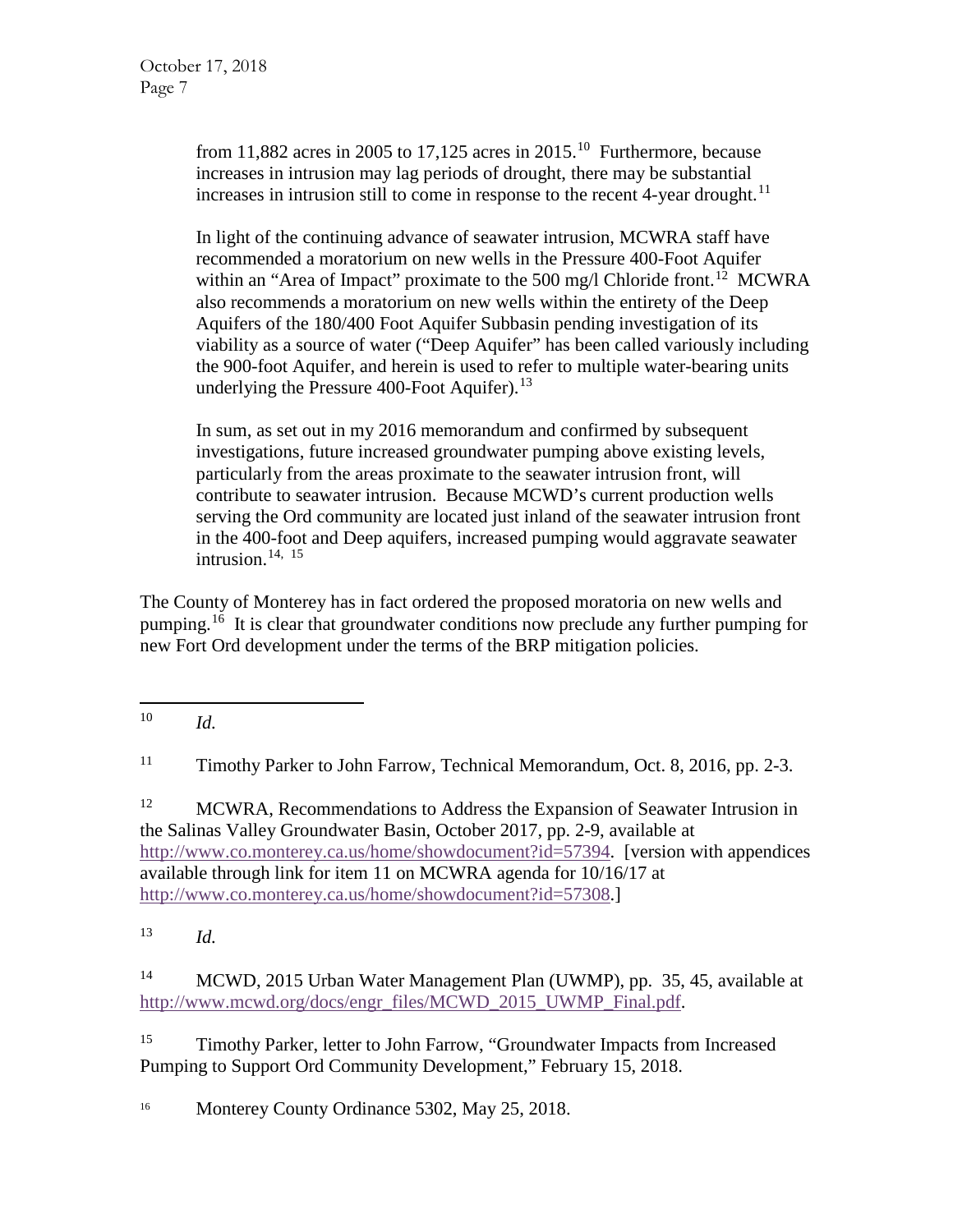#### **B. Mitigation measures in the BRP and BRP PEIR for transportation impacts.**

The BRP EIR identifies increased travel demand on regional off-site roads as an unavoidably significant impact. (BRP PEIR, Table 2.5-1 and pp. 4-88 to 4-119.) The BRP PEIR identifies increased demand within the former Fort Ord as a less than significant impact based on compliance with specified policies and programs. (*Id.*) The BRP PEIR determines the significance of impacts and the efficacy of mitigation with reference to Level-of-Service ("LOS") criteria. (BRP, PEIR, pp. 4-89 to 4-90, 4-101.) Mitigation measures include the construction of roadway improvements, depending on development, and compliance with various policies and programs to reduce travel demand. (BRP PEIR, Table 2.5-1 and pp. 4-88 to 4-119.)

The BRP's DRMP section 3.11.5.3 calls for various forms of mitigation, including payment of fair shares toward roadway improvements. The objective of this program is to "insure compliance with Level of Service standards," including FORA's own Level-of-Service Standards. (DRMC, §3.11.5.3.)

Although FORA has described all of the traffic infrastructure projects included in its CIP as mitigation measures under the BRP, there is in fact no consensus that all of the proposed roads are required as mitigation measures rather than proposed merely as part of the BRP's circulation plan or inserted into the CIP at some later date. (*See* City of Marina Resolution 2018-116, discussed below.) To the extent that some roads are identified as mitigation, there is no consensus as to which roads they are, or when they would be required. To the extent that proposed roads are identified as CEQA mitigation, they would not be required unless and until the development assumed to trigger their need had occurred. It is obvious that development has not proceeded at the rate anticipated in the BRP and BRP PEIR.

Furthermore, regardless of the transportation mitigation that may have been proposed in the BRP PEIR based on Level-of-Service criteria, as a result of passage of SB 743 in 2013, congestion and Level-of-Service effects will no longer be a permissible basis to identify significant impacts or to require mitigation under CEQA:

SB 743 requires OPR to amend the CEQA Guidelines to provide an alternative to LOS for evaluating transportation impacts. Particularly within areas served by transit, those alternative criteria must "promote the reduction of greenhouse gas emissions, the development of multimodal transportation networks, and a diversity of land uses." (Public Resources Code Section 21099(b)(1).) Measurements of transportation impacts may include "vehicle miles traveled, vehicle miles traveled per capita, automobile trip generation rates, or automobile trips generated." (Ibid.) *Once the CEQA Guidelines are amended to include those*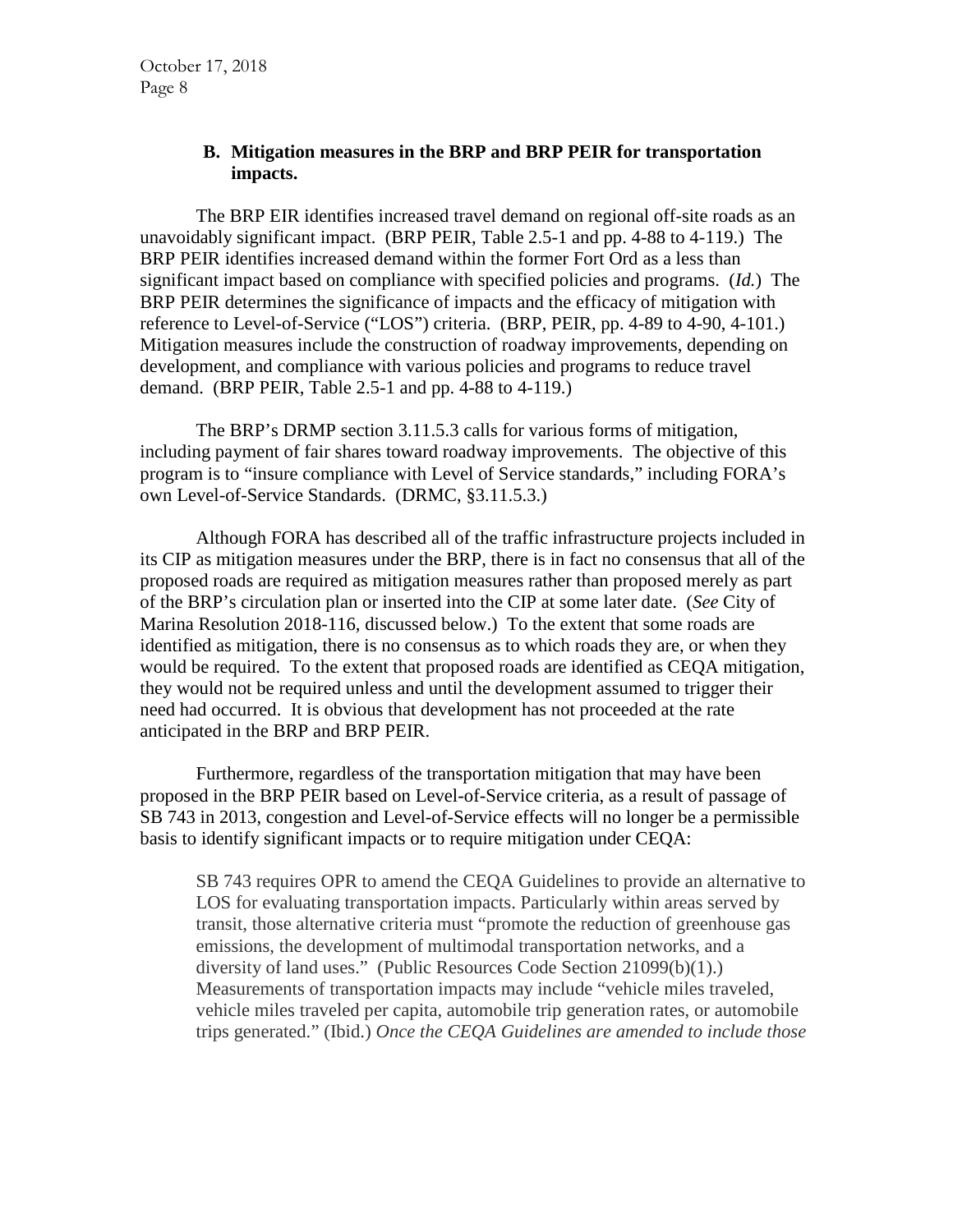*alternative criteria, auto delay will no longer be considered a significant impact under CEOA.* (Id. at subd.  $(b)(2)$ .)<sup>[17](#page-8-0)</sup>

OPR has written the new Guidelines, and the Natural Resources Agency has begun the formal rulemaking process under the APA. The public comment period closed in July 20[18](#page-8-1) and the Natural Resources Agency will adopt the new guidelines shortly.<sup>18</sup> The new rules will certainly be in effect by 2020 when the Transition Plan becomes effective.

As a result of SB 743, future development projects will require analysis of transportation-related impacts based on vehicle miles traveled, vehicle miles traveled per capita, automobile trip generation rates, or automobile trips generated rather than Levelof-Service. CEQA will require consideration of feasible mitigation for significant impacts identified with reference to these significance criteria. However, mitigation under CEQA may not be mandated for impacts that are not significant. (CEQA Guidelines, § 15126.4(a)(3).) Accordingly, *it will not be permissible to mandate transportation mitigation that is based only on a project's impacts to Level-of-Service*. FORA must therefore re-evaluate its commitment to transportation infrastructure as required mitigation. This re-evaluation is particularly compelled if the only or primary reason for member agencies to undertake future roadway improvements that might be required by the Transition Plan is the argument that these improvements are required as CEQA mitigation.

# **C. The Transition Plan assumes that infrastructure construction obligations, some of which may be mitigation measures, will be met by assigning project construction obligations after FORA sunsets.**

The Transition Plan assumes that all of FORA's existing infrastructure plans will be continued because it assumes that these are all binding commitments on FORA that can and will be assigned by FORA or by the Local Agency Formation Commission of Monterey County ("LAFCO") to a FORA successor entity and/or to the FORA member agencies. However, the Transition Plan fails to identify which of the projects are in fact mitigation and which are currently planned merely because they are desired by FORA or are part of the BRP or CIP but not compelled as mitigation. The Transition Plan lumps all of these infrastructure plans into the category of "Basewide Mitigation Measures and

<span id="page-8-0"></span><sup>&</sup>lt;sup>17</sup> Transportation Impacts (SB 743) - Office of Planning and Research, website, available at<http://opr.ca.gov/ceqa/updates/sb-743/> [emphasis added].

<span id="page-8-1"></span><sup>&</sup>lt;sup>18</sup> See Proposed Updates to the CEQA Guidelines, Nov. 2017, available at http://opr.ca.gov/docs/20171127 Comprehensive CEQA Guidelines Package Nov 201 [7.pdf;](http://opr.ca.gov/docs/20171127_Comprehensive_CEQA_Guidelines_Package_Nov_2017.pdf) Current CEQA Guidelines Update, available at [http://opr.ca.gov/ceqa/updates/guidelines/.](http://opr.ca.gov/ceqa/updates/guidelines/)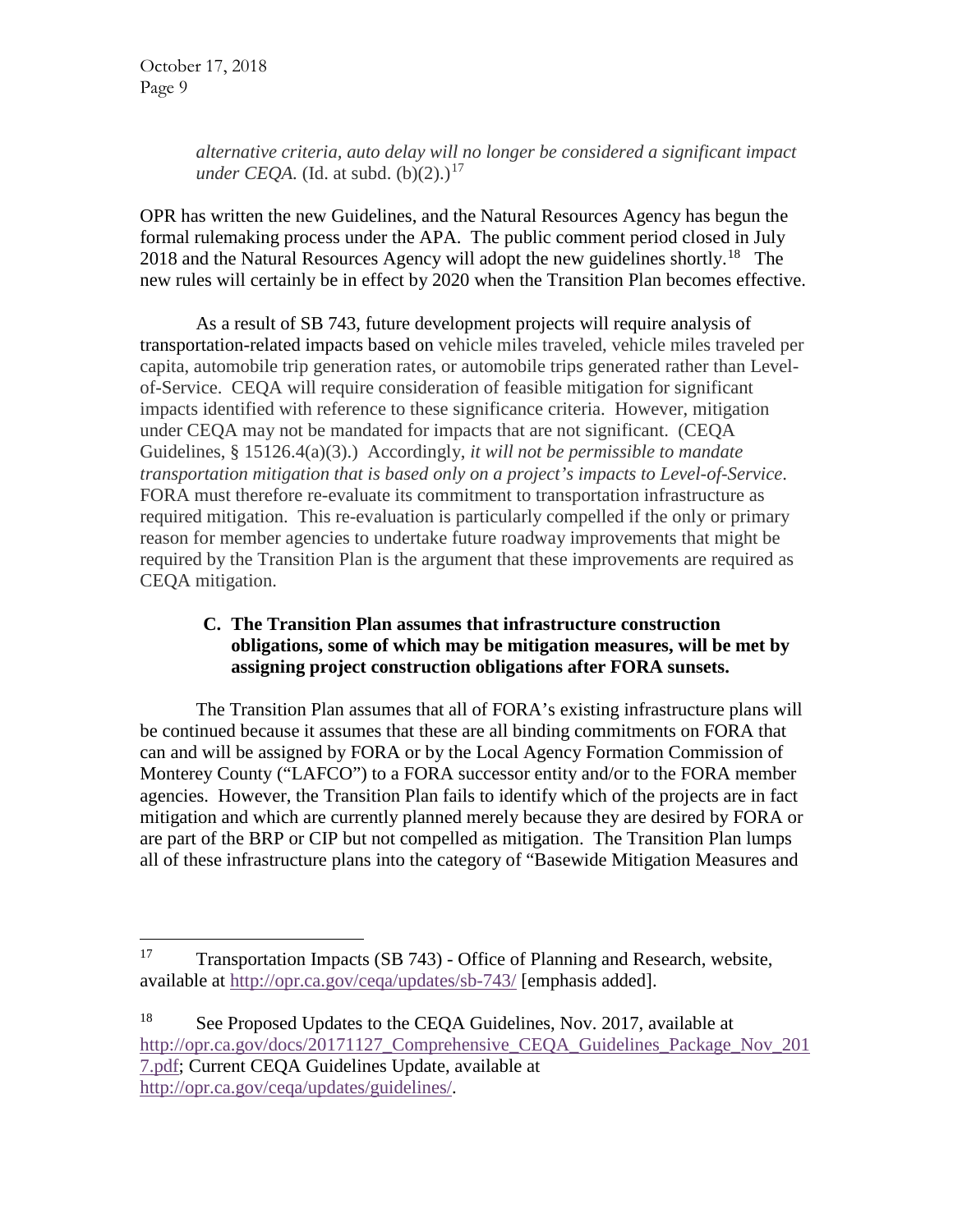Basewide Costs," without identifying the basis of the obligation for each project.<sup>19</sup> For example, recital F states:

"FORA is obligated either by the California Environmental Quality Act, the Reuse Plan and/or the Authority Act (Government Code Section 67670 and following) to implement the Basewide Mitigation Measures and incur the Basewide Costs."

As discussed below, CEQA requires certain actions and findings when an agency proposes to abandon or change previously identified mitigation measures, which measures might include infrastructure projects. However, as discussed below, FORA has offered no convincing argument that there is any obligation to complete the BRP's infrastructure plans, much less the CIP project list, much of which is not identified in the BRP or BRP PEIR as mitigation.

"Basewide Mitigation Measures include: basewide transportation costs; habitat management capital and operating costs; water line and storm drainage costs; FORA public capital costs; and fire protection costs. The Basewide Mitigation Measures are more particularly described in the Fort Ord Comprehensive Business Plan, described in Section 1 {f), the Development and Resource Management Plan, and the Findings attached to the Base Reuse Plan."

(*See,* e.g., Seaside Implementation Agreement, available at

[https://www.fora.org/Reports/ImplementAgreements/seaside-ia.pdf.](https://www.fora.org/Reports/ImplementAgreements/seaside-ia.pdf)) Many of these measures are clearly not intended to mitigate significant environmental impacts under CEQA but are merely the development infrastructure that the BRP proposes. The definition confuses the BRP project itself with its required mitigation. For example, the referenced "Section 1 {f)" of the Comprehensive Business Plan (available at [https://www.fora.org/Reports/BRP/BRP\\_v3\\_AppendixB-Business-Operation-Plan.pdf\)](https://www.fora.org/Reports/BRP/BRP_v3_AppendixB-Business-Operation-Plan.pdf) includes not just CEQA mitigation but infrastructure that may be desired for "marketability" and to facilitate development; and it does not identify the improvements with any specificity. It is unclear from the definition's reference to multiple sources to identify mitigation measures whether the definition intends that a mitigation measure needs to be listed in *each* source to count as CEQA mitigation or merely identified, in very general terms, in *one* source. FORA staff have mischaracterized infrastructure projects as required CEQA mitigation in order to persuade member agencies to include them in the CIP or to construct them well before there is any actual need for them.

<span id="page-9-0"></span><sup>&</sup>lt;sup>19</sup> The definition of "Basewide Mitigation Measures," found in the Implementation Agreements, includes infrastructure projects that are not specifically identified in the BRP PEIR, which further confuses the identification of actual CEQA mitigation: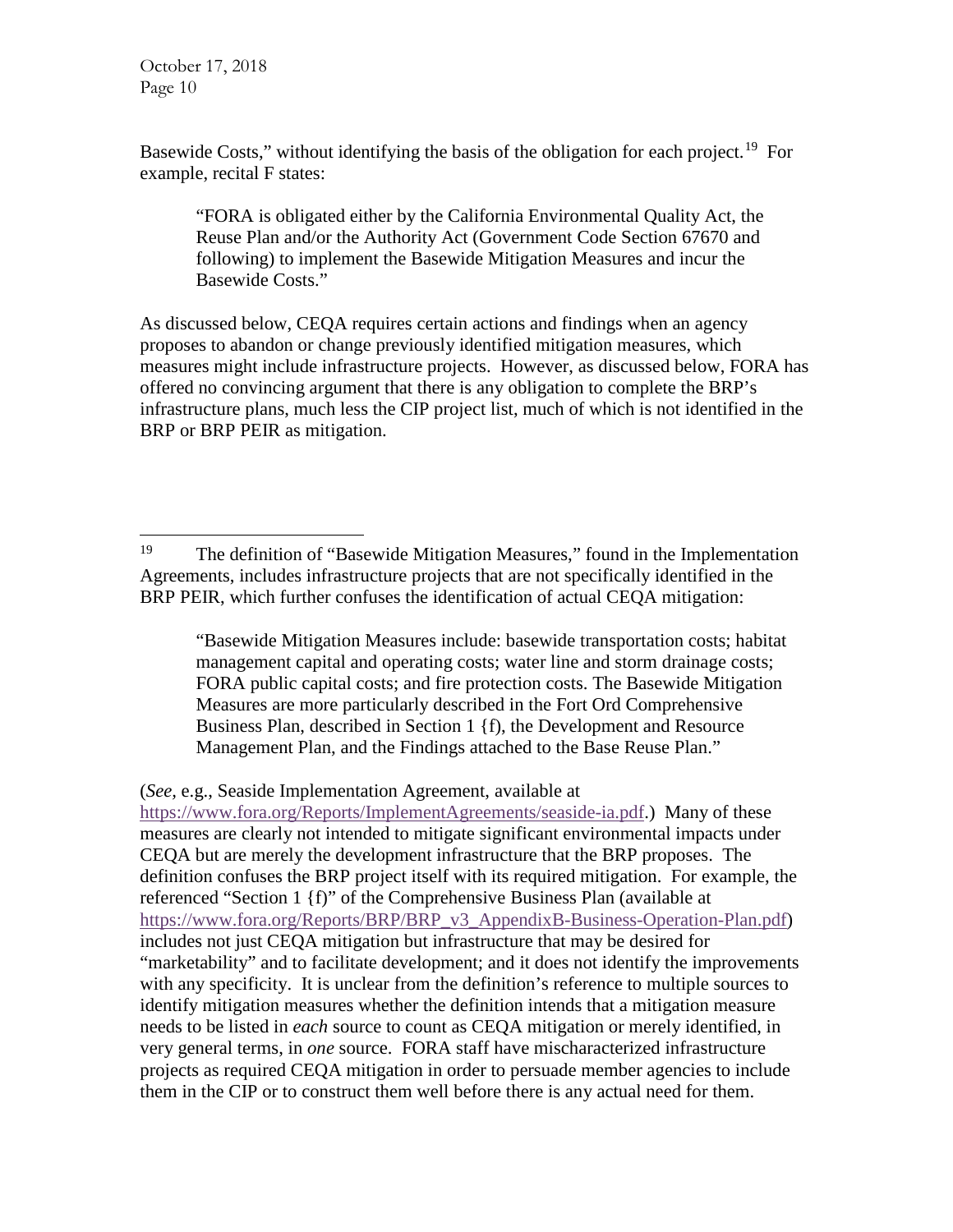Nonetheless, the Transition Plan treats all of the infrastructure projects in the CIP as if they are mandatory obligations that can and must be assigned to FORA successor entity and/or to the FORA member agencies.

In particular, Section 1 of the Transition Plan:

- Finds that the member agencies are required to continue to fund base reuse until all basewide costs and mitigation measures have been retired;
- Finds that, accordingly "the Board assigns its rights in the Implementation Agreements to its successor who is responsible to complete the projects in the CIP;"
- Finds that the Transition Plan may be implemented via Transition Plan Implementation Agreements to be developed in the future; and
- Finds and directs that the Transition Plan Implementation Agreement shall generate revenues to implement CIP projects.

Section 2 of the Transition Plan purports to assign assets and liabilities to each member agency.

Section 3 of the Transition Plan provides for transportation projects:

- That FORA assigns responsibility to complete CIP transportation projects to member agencies; and
- That FORA assigns costs for these roads based on projected Community Facility District ("CFD") taxes.

Section 3 provides regarding water supply:

- That FORA finds its water allocations are fair and equitable and reflected in the Implementation Agreements;
- That FORA finds that the Implementation Agreements may need to be enforced by denying water connection permits or by MCWD developing an augmented water supply;
- That FORA finds that "transferring obligation to finance water augmentation, water, and wastewater infrastructure to MCWD to implement the Reuse Plan is appropriate at FORA sunset;"
- That FORA finds that if MCWD cannot finance these projects, then the continuation of the CFD or jurisdictional replacement allows for funds;
- That FORA assigns the \$17 million cost of water augmentation projects to its member agencies.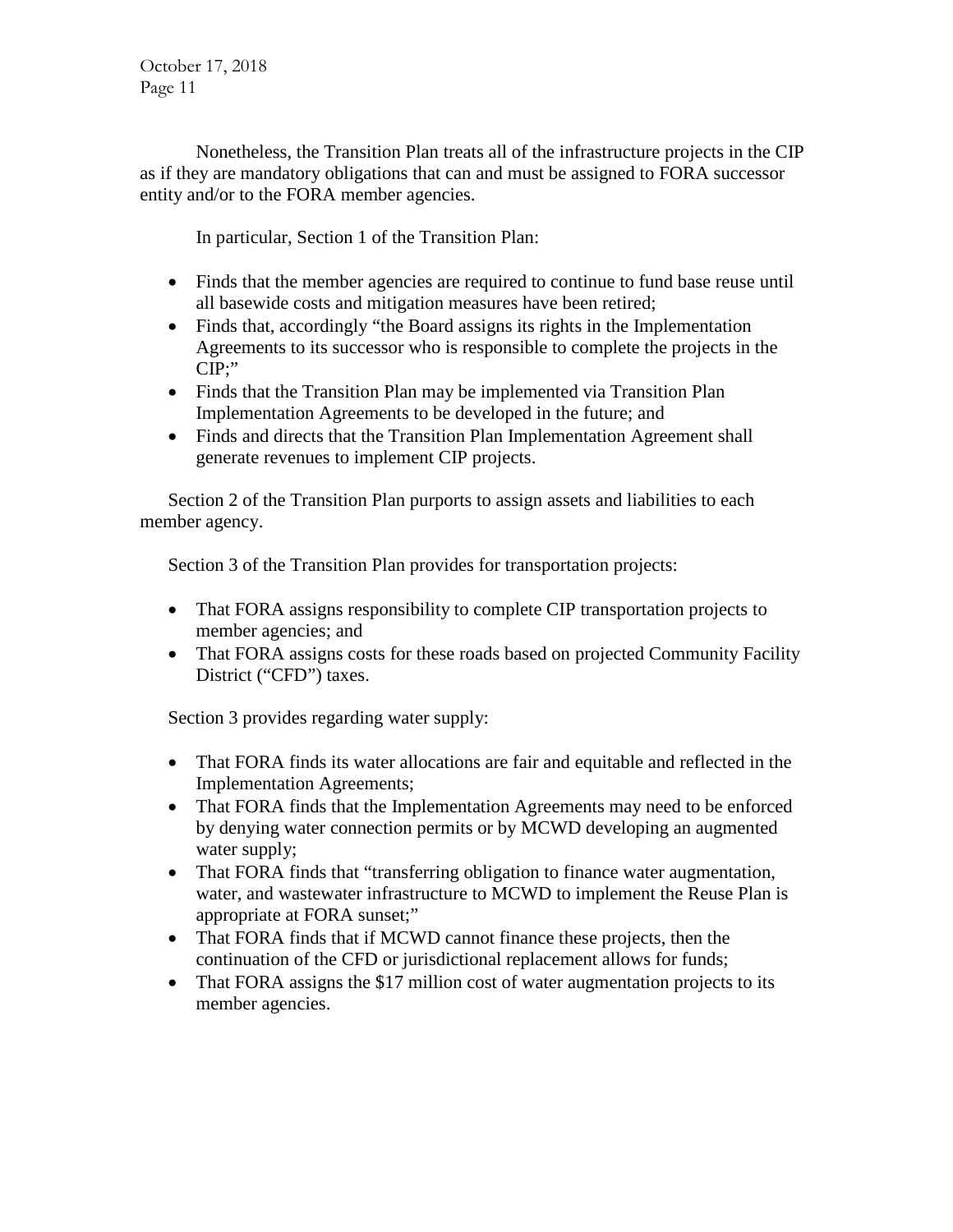# **D. In fact, there is no certainty that whatever mitigation is now compelled will be continued under the Transition Plan because there is no apparent legal authority or agreement that either FORA or LAFCO may assign any obligations to member agencies or to a FORA successor.**

As noted, the Transition Plan fails to specify what planned improvements are in fact mandated as mitigation or what would trigger the obligation to construct such an improvement. The Transition Plan's assumption that unspecified mitigation will continue seems to be based on an unsupported belief that either FORA or LAFCO may simply assign the unspecified mitigation obligations to other entities. That assumption is not valid.

# **1. LAFCO does not believe that it has authority to compel assignment of existing obligations to member agencies or to a successor entity.**

As LAFCO's Executive Officer has pointed out, LAFCO lacks authority to require that any agency accept the obligations that FORA proposes to assign to them:

To summarize the August 8 memo, neither AB 1614 nor statewide LAFCO law (the Cortese-Knox-Hertzberg, or CKH Act) appears to give LAFCO any legal basis to impose such requirements on any public agency on the context of FORA dissolution.<sup>[20](#page-11-0)</sup>

LAFCO staff correctly state that FORA must arrange and negotiate the actual transfer of its existing roles and responsibilities to other agencies because "LAFCO cannot carry those actions out on FORA's behalf."<sup>[21](#page-11-1)</sup>

# **2. FORA's analysis that infrastructure projects can be assigned is not valid.**

As LandWatch has previously explained,<sup>[22](#page-11-2)</sup> FORA's assumption that the existing BRP and its implementing agreements somehow impose continuing obligations on its member agencies is unsupported by accurate legal analysis.

As noted, FORA staff have simply assumed that the land use agencies would be obliged to undertake the roads, water augmentation, and habitat projects contained in the

<span id="page-11-2"></span> $22$  John Farrow, letter to Monterey County Board of Supervisors Fort Ord Committee, "Funding and implementation of common roads, water projects, and habitat management after FORA sunsets," August 14, 2018.

<span id="page-11-0"></span><sup>&</sup>lt;sup>20</sup> Kate McKenna, LAFCO Executive Officer, Fort Ord Reuse Authority (FORA) Dissolution Process update, Aug. 27, 2018, p. 2.

<span id="page-11-1"></span><sup>&</sup>lt;sup>21</sup> *Id.* at p. 3.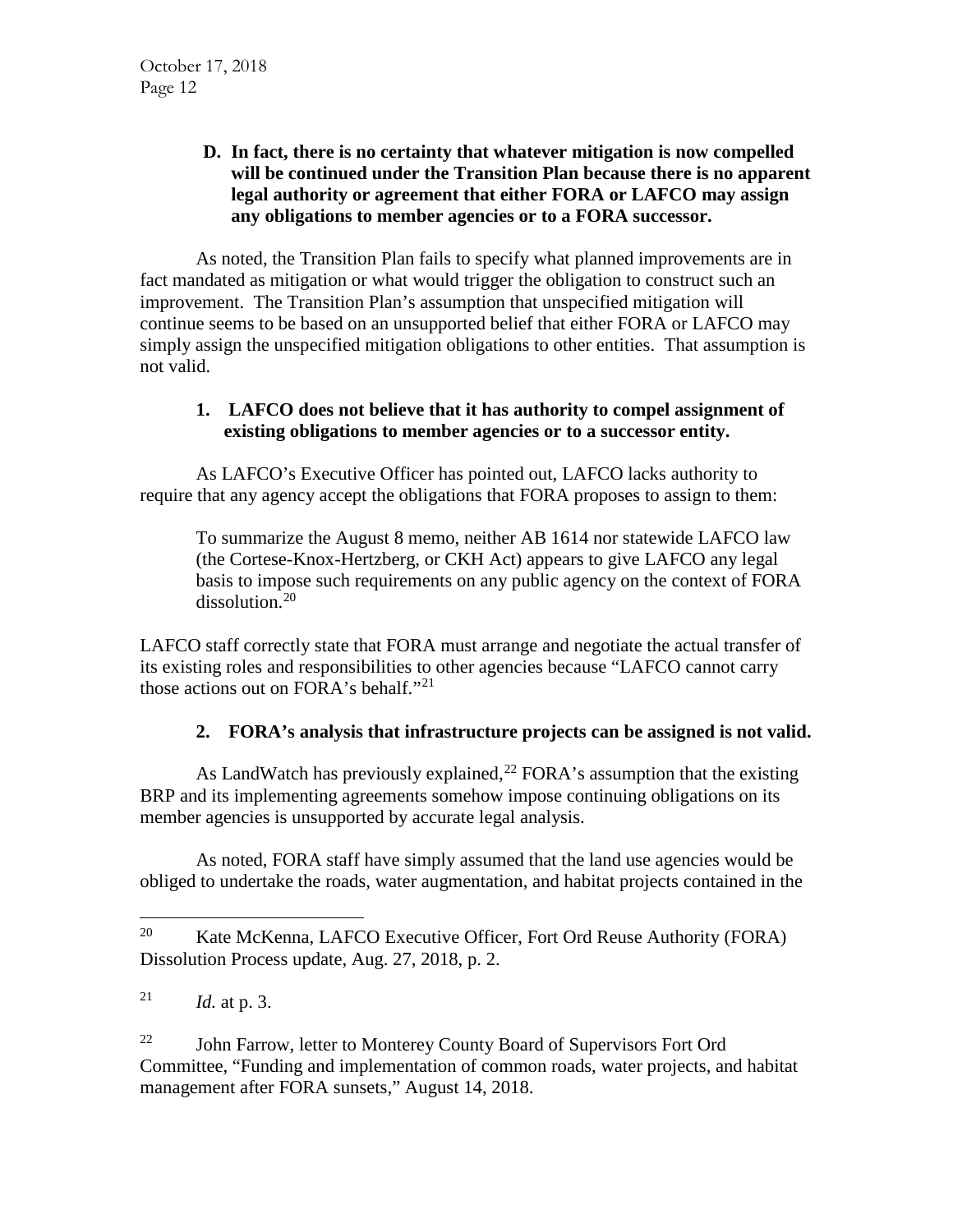FORA CIP after FORA sunsets. It remains fundamentally unclear whether this assumption with regard to any specific infrastructure project is based on the claim that the infrastructure project was identified in the BRP PEIR as mitigation, or merely on the claim that it was included in the BRP or inserted into the CIP at some point, or some other claim.

In response to LandWatch's Public Records Act requests for legal analysis of post-FORA obligations, FORA identified only Jon Giffen's January 10, 2018 memo captioned "Assignability of Implementation Agreements (Part 1)."<sup>[23](#page-12-0)</sup> FORA advised LandWatch on August 9, 2018 that further analysis has not been completed.

FORA Counsel Giffen's initial analysis is not convincing. First, Giffen expressly considers only whether the Implementation Agreements are "assignable," *not whether the Implementation Agreements create enforceable obligations by the land use jurisdictions that would survive FORA*.

Second, FORA Counsel Giffen merely *implies* that the Implementation Agreements create a continuing obligation for the land use jurisdictions to fund what FORA lumps together as the "Basewide Costs and Basewide Mitigation Measures." His argument is that the land use jurisdictions "could not reasonably have expected that FORA's credit would assure [their] full completion" because Section 6(f) contains provisions that contemplate that possibility. This argument has no weight. Section 6(f) merely obligates the land use jurisdictions to "initiate a process to *consider*" other financing mechanisms if FORA cannot pay Basewide Costs and undertake Basewide Mitigation Measures, and Section 6(f) specifically provides that it does *not* require the "Jurisdictions to adopt any specific financing mechanisms *or contribute any funds to alleviate FORA's funding insufficiency*." In short, Section 6(f) does not create an enforceable obligation for the land use jurisdictions themselves to fund FORA *even when FORA exists*, much less after FORA sunsets.

More generally, the Implementation Agreements at most merely obligate the land use jurisdictions to (1) levy *FORA's* development fees and assessments on future property owners "in accordance with FORA's adopted fee policy" and (2) to impose deed restrictions that require future land owners pay a "Fair and Equitable Share of Basewide Costs and Basewide Mitigation Measures" through some type of financing mechanism. Nothing in the Implementation Agreements appears to impose an obligation on the land use jurisdictions *themselves* to pay for "Basewide Costs and Basewide Mitigation Measures" or to develop and implement a funding mechanism that could be imposed on landowners after the demise of FORA.

<span id="page-12-0"></span><sup>&</sup>lt;sup>23</sup> Jon Giffen, memorandum, "Assignability of Implementation Agreements (Part 1), Jan. 10, 2018, available at the FORA transition website at [http://b77.402.myftpupload.com/wp-content/uploads/011018\\_Board\\_Memo-CFD-](http://b77.402.myftpupload.com/wp-content/uploads/011018_Board_Memo-CFD-Dev_Fees-LAFCO.pdf)[Dev\\_Fees-LAFCO.pdf.](http://b77.402.myftpupload.com/wp-content/uploads/011018_Board_Memo-CFD-Dev_Fees-LAFCO.pdf)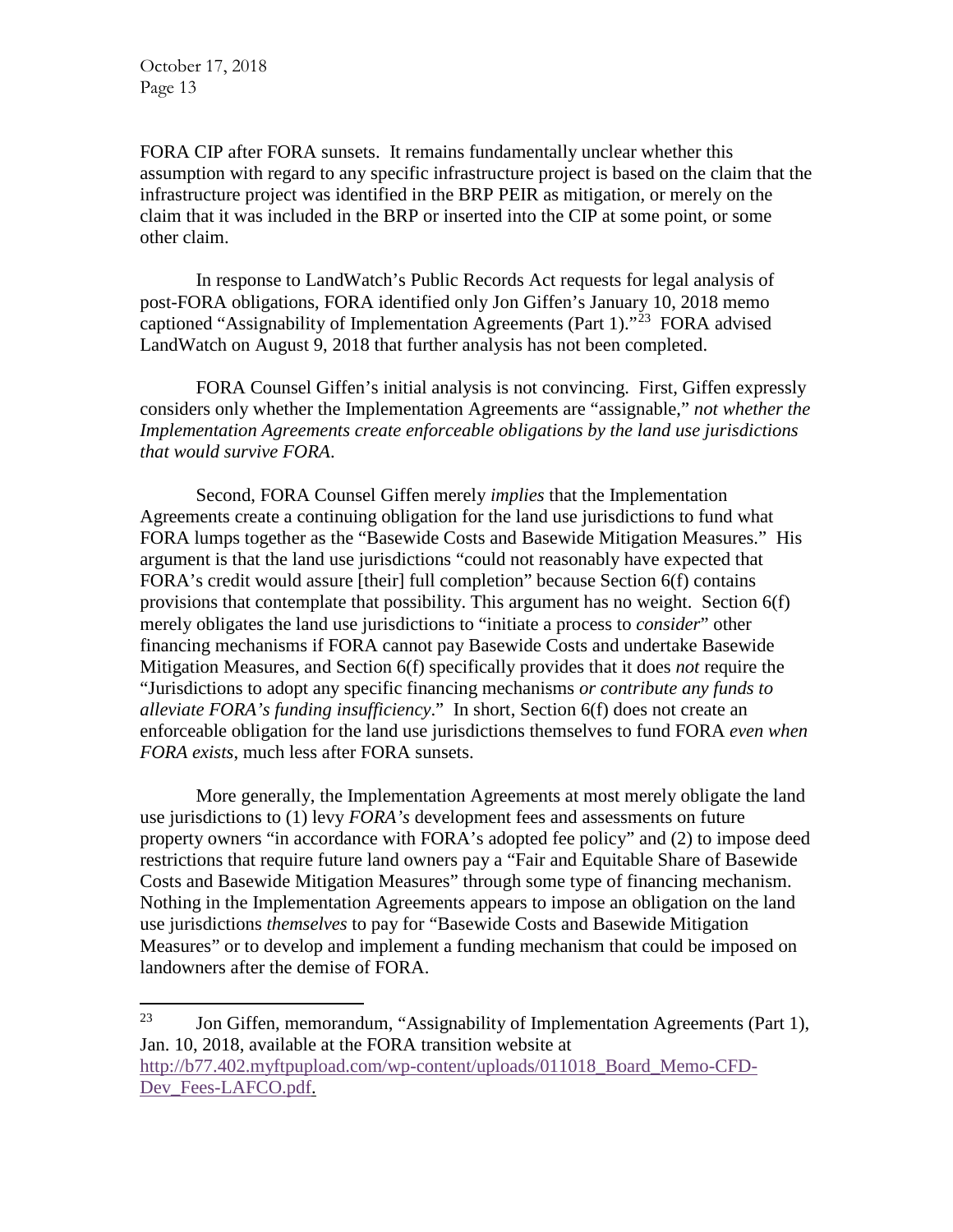FORA Counsel Giffen notes that an assignment cannot occur without a willing assignee but then concludes that *FORA* is not actually looking to assign FORA's rights and obligations but is contemplating that *LAFCO* will be able to "pass along to the appropriate successor entity (ies) authority to continue the levying and collection of special taxes, fees, and assessments on property once within FORA's jurisdiction after FORA ceases to exist." This analysis seems to acknowledge that there will *be* no assignment by FORA of obligations under the Implementation Agreements. More problematically, the analysis addresses only the *authority* to raise revenues, not the *obligation* to do so *or* the obligation to fund and implement road, water, and habitat projects. Furthermore, the analysis simply *assumes* that there will be a successor agency to FORA and that somehow the CFD can be transferred to that agency, *even though neither the FORA Act nor the Mello-Roos Act now provide for this*. [24](#page-13-0) The only successor agency that has been identified other than a FORA extension is a hypothetical Joint Powers Authority ("JPA"). But if the land use jurisdictions refuse to join that JPA because, for example, they conclude the "Basewide Costs and Basewide Mitigation Measures" cannot be imposed on them without such a JPA, then there will *be* no entity to which to assign FORA's rights to continue collecting the CFD. There is no legal analysis that suggests that the land use agencies could be compelled to participate in a go-forward

These six projects are identified by FORA staff as The Dunes, Seahaven, and Cypress Knolls in Marina; East Garrison in the County; Seaside Resort in Seaside; and the RV Resort in Del Rey Oaks. (See Draft Transition Plan Study Session, presentation to FORA Board, page 12, June 8, 2018, available at

[http://fora.org/Board/2018/Presentations/06/TAC-Board\\_StudySession\\_060818.pdf.](http://fora.org/Board/2018/Presentations/06/TAC-Board_StudySession_060818.pdf)) FORA staff projects post-2020 CFD taxes would have been \$14 million for the County's single project; \$55 million for Marina's three projects; \$2.6 million for Seaside's single project; and \$42,370 for Del Rey Oaks' single project. (*Id.* at 13.)

No new exactions can legally be imposed on vested development. While the City of Marina has negotiated a *voluntary* agreement with one entitled project developer to replace its CFD taxes with other payments, there is no assurance that other developers with vested entitlements would agree to make payments that are no longer legally required. Furthermore, the City of Marina has not agreed to use the replacement CFD revenues from that one developer to fund the mitigation projects that FORA mistakenly assumes the Transition Plan can compel the member agencies to fund.

<span id="page-13-0"></span> <sup>24</sup> FORA has relied on Mello-Roos Community Facilities District (CFD) taxes to raise revenues for transportation, habitat, and water supply projects. As FORA has concluded, the FORA CFD will terminate when FORA sunsets, because neither the FORA Act nor the Mello-Roos Act permit transfer of the existing CFD to another successor agency. Thus, the ability to raise revenues from projects that already have vested development entitlements will terminate, because no new taxes or impact fees can be imposed on entitled development projects with vested rights. FORA has projected that post-2020 CFD taxes on the six entitled development projects would have totaled \$72.2 million.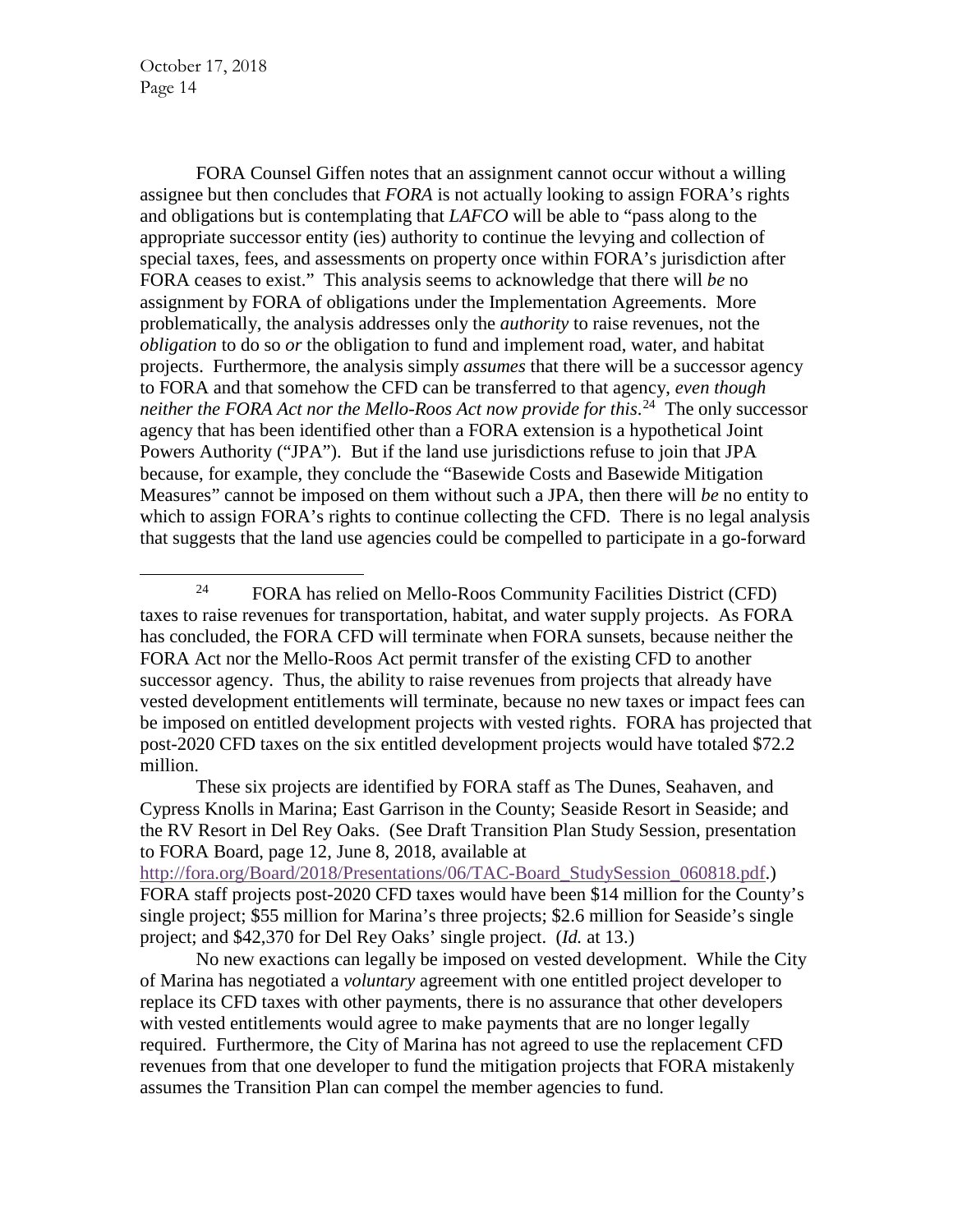agency with specific duties, e.g., the duty to construct specific infrastructure projects or to impose or enforce particular development restrictions.

#### **3. The City of Marina has found that FORA may not impose obligations on member agencies to fund or construct particular infrastructure projects.**

The City of Marina in its recent Resolution 2018-116 found that FORA does not have the authority to impose infrastructure construction obligations on member agencies. Specifically, the Marina resolution found:

- The FORA CIP projects are not compelled as mitigation measures.
- The implementation agreements do not require land use jurisdictions to fund base-wide costs and mitigation measures.
- FORA itself is not obligated to incur basewide costs or to complete basewide public facilities.
- FORA has failed to specify what right or obligation it has to assign obligations and FORA does not have the power unilaterally to assign liabilities and obligations.
- Neither FORA nor LAFCO have authority to impose revenue generating obligations on the Land Use Jurisdictions.
- Continuation of the Implementation Agreements is unnecessary and illogical.

Clearly, the City of Marina is not prepared to accept obligations proposed under the Transition Plan without further discussion and agreements. It is also clear that the City of Marina does not agree with the scope of infrastructure construction obligations proposed by FORA. It is foreseeable that other member agencies will take similar positions.

## **4. FORA staff admit that there may be no resolution of its claim that the Transition Plan can create enforceable obligations short of litigation.**

The FORA staff report acknowledges that LAFCO staff and its legal counsel have opined that LAFCO lacks power to compel implementation of the transition plan and that the FORA Act does not empower the FORA Board to make assignments in the absence of agreements. (FORA Board Report, Sept, 28, 2018, Agenda number 8e, p. 2.) FORA staff insist that LAFCO does have authority to impose the Transition Plan assignments in order to fulfill the plan. (*Id.*) However, FORA cannot compel LAFCO to take action that LAFCO declines to take. Thus, FORA staff admit the issue will not be resolved without reaching agreements on assignments, legislation, or litigation. (*Id.* at 2-3.)

# **E. FORA should actually negotiate agreements to identify and transfer certain infrastructure construction projects.**

In light of Marina's refusal to participate in the Transition Plan, LAFCO's refusal to mandate its provisions, FORA's lack of authority to impose infrastructure construction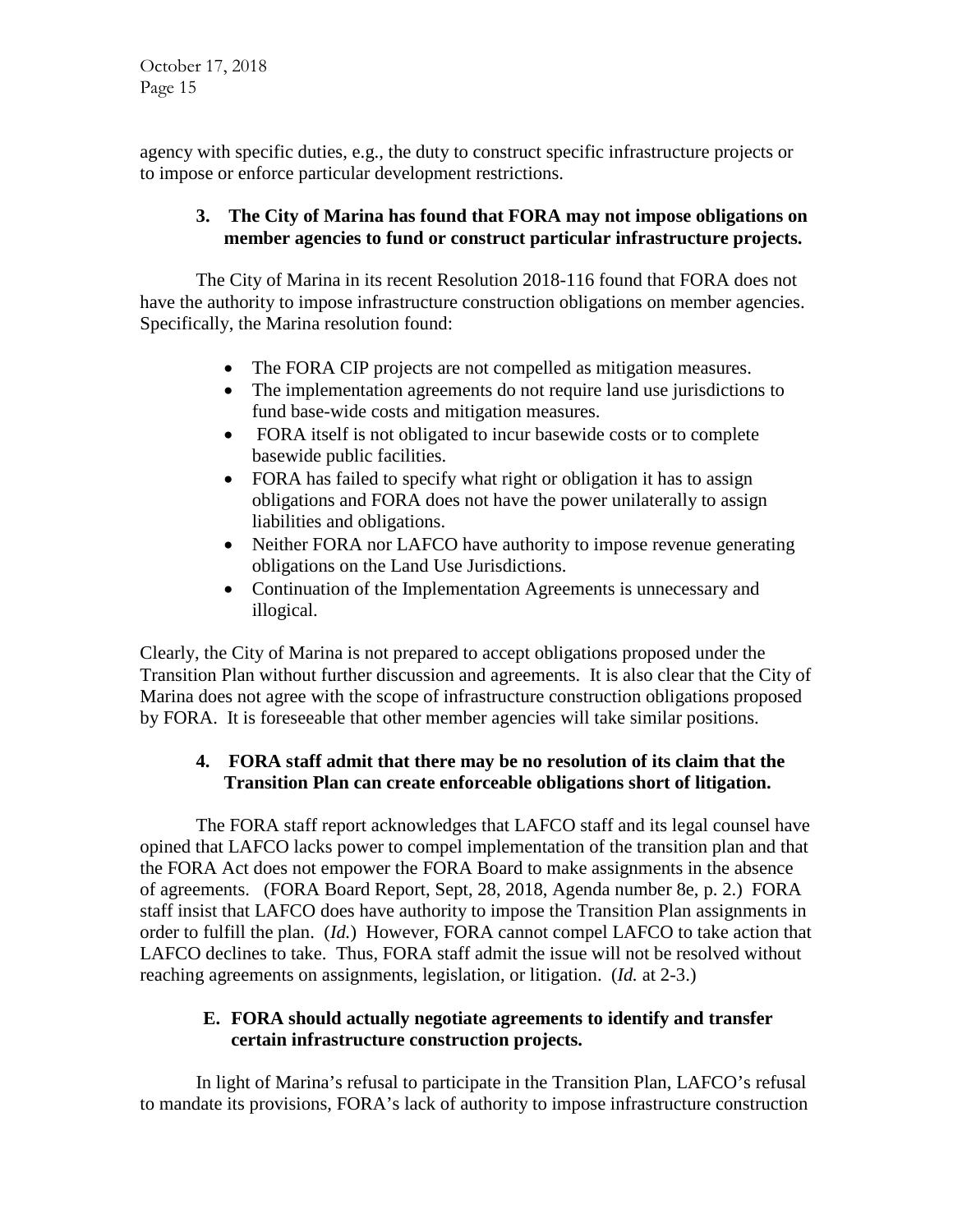obligations unilaterally, and the uncertain outcomes of legislation or litigation, there can be no certainty that existing mitigation measures that happen to require infrastructure construction would continue under a Transition Plan without agreements by the member agencies to undertake specified infrastructure projects.

If FORA does obtain such an agreement with one member agency, it is not at all certain that other member agencies would agree to the proposed assignment of all of the existing CIP infrastructure projects and funding arrangements. For example, some may refuse to construct particular roadway improvements in light of SB 743 and their budgetary constraints. Or some may refuse to honor the existing BRP water supply mitigation provisions. Until the member agencies actually negotiate future agreements, the Transition Plan cannot simply assume that the existing BRP and CIP infrastructure proposals and mitigation plans will remain intact.

#### **F. FORA must propose replacement mitigation or acknowledge that the Transition Plan will result in unmitigated significant impacts.**

FORA's proposed finding that the Transition Plan is not a project subject to CEQA or is exempt as a mere reorganization cannot be supported in light of the uncertainty whether existing mitigation commitments would be continued and the likelihood that at least some mitigation measures would not be assured of implementation or would be abandoned or materially changed.

CEQA requires that mitigation be certain and enforceable. (CEQA Guidelines, §15126.4(a)(2) ["Mitigation measures must be fully enforceable through permit conditions, agreements, or other legally-binding instruments"].) An agency may modify or delete a previously adopted mitigation measure only if the agency follows specific steps that FORA has not followed here, including identifying the mitigation measures that may change, reviewing the continuing need for those mitigation measures, and making required findings. (E.g., *Napa Citizens for Honest Gov't v. Napa County Board of Supervisors* (2001) 91 Cal.App.4th 342, 359; *Katzeff v. Dept.of Forestry and Fire Protection* (2010) 181 Cal.App.4th 601, 614.) The lead agency must address the reason for altering mitigation measures and the effect of doing so in a legally adequate CEQA document. An agency may not modify a mitigation measure in a way that reduces its effectiveness without preparing an SEIR to assess the effects of the change. (E.g., *Sierra Club v. County of San Diego* (2014) 231 Cal.App.4th 1152, 1174; *Lincoln Place Tenants Ass'n v. City of Los Angeles* (2005) 130 Cal.App.4th 1491, 1508.)

Because the Transition Plan would render existing mitigation commitments uncertain, FORA's claim that approval of the Transition Plan does not trigger CEQA compliance is not supported under the law and the facts. As an initial matter, FORA must identify specifically what mitigation obligations were created under the BRP. It must then identify what infrastructure projects remain to be completed and what policies that constrain future development must still be enforced as the required as mitigation under the BRP. Not all infrastructure projects are CEQA mitigations. FORA has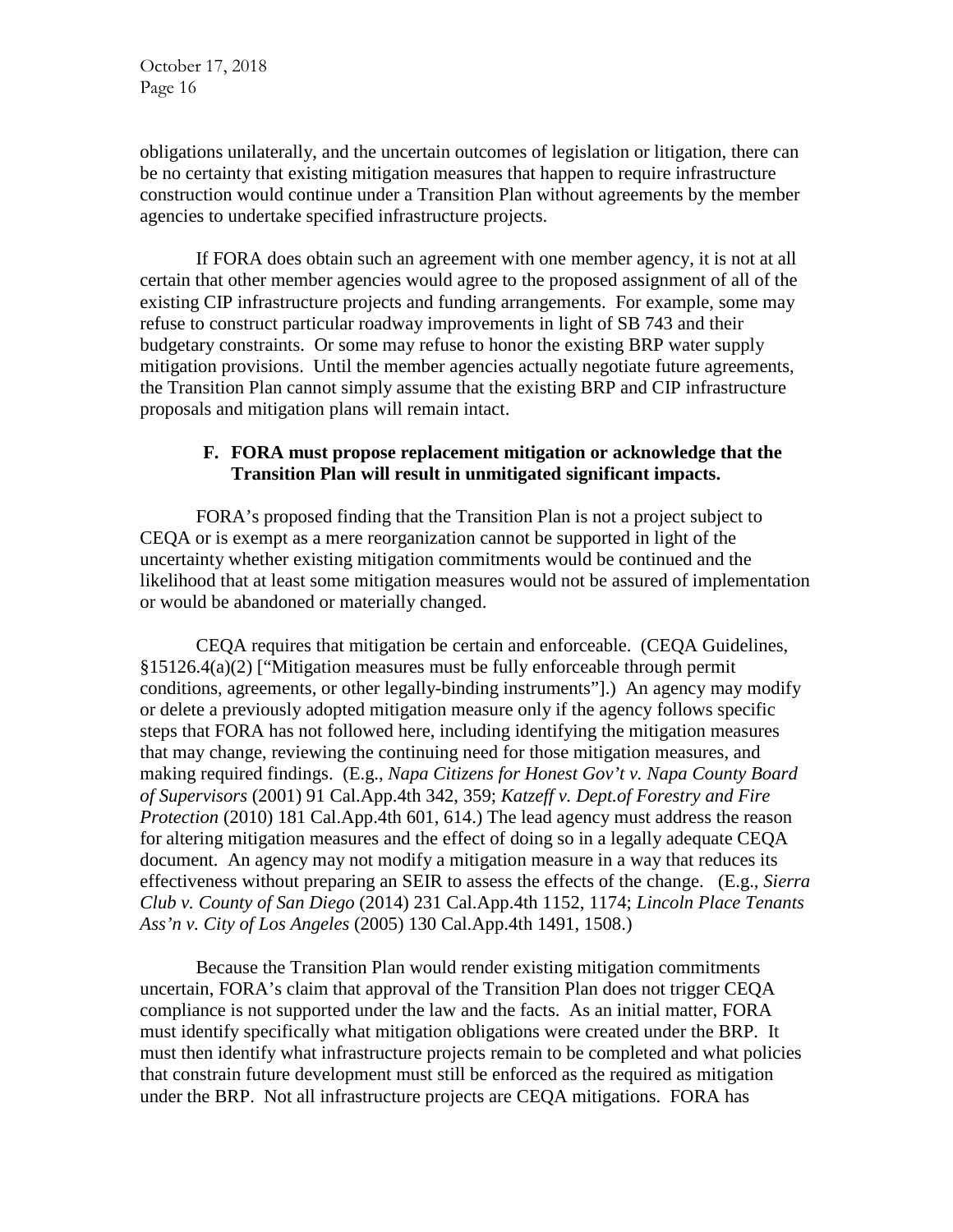acknowledged that some are "obligations" through FORA's choice, not through a CEQA requirement. FORA should clarify which it thinks is which. Obviously, there are differences of opinion on this question among member agencies, FORA, and members of the public. That information must be stated by FORA so a public process can be followed to address these issues.

FORA must then demonstrate that some specific agency will in fact assume the responsibility for carrying through each identified CEQA mitigation in the form of an infrastructure project and that some specific agency will assume the duty of enforcing each CEQA mitigation that is in the form of a development restriction. If there is no such commitment to each CEQA mitigation, then FORA must provide legitimate reasons for modifying or abandoning that mitigation and the public must be allowed to comment on it. If after following the analytical process required, FORA proposes to find that implementation of any existing mitigation measure is infeasible, FORA must follow specific steps before FORA can consider approving the Transition Plan. FORA has not followed the required steps here.

Finally, CEQA requires findings as to all of this information before FORA acts to adopt a Transition Plan.

#### **1. Uncertainty of water supply mitigation.**

In the absence of FORA's or LAFCO's authority to assign existing mitigations and in the absence of actual enforceable agreements to accept these mitigations, there can be no finding that existing water supply mitigation commitments will remain intact.

First, the Transition Plan would not commit any agency to furnish the augmented water supply. FORA cannot compel MCWD to construct future improvements because the 1998 Facilities Agreement will expire when FORA sunsets and there is no certainty that the "assignments" in the Transition Plan would be legally effective.

Second, for the same reason, the Transition Plan would not compel MCWD or the FORA member agencies to honor the 6,160 new residential unit cap in the BRP's Development Resource and Management Plan, § 3.11.5.4.

Third, there would be no commitment to the continuation of water supply allocations in DRMP § 3.11.5.4 because there is no certainty that MCWD would be bound by FORA's prior water allocations. After FORA is dissolved, and in the absence of the 1998 Water/Wastewater Facilities Agreement or a binding transition plan addressing water supply issues, MCWD's provision of water supply might be constrained only by MCWD's commitments under the October 2001 "Assignments Of Easements On Former Fort Ord and Ord Military Community, County of Monterey, And Quitclaim Deed For Water And Wastewater Systems." This Assignment would purport to constrain MCWD to assume and comply with the terms and conditions of the October 24, 2001 "Federal Instruments" that conveyed the water systems from the Army to FORA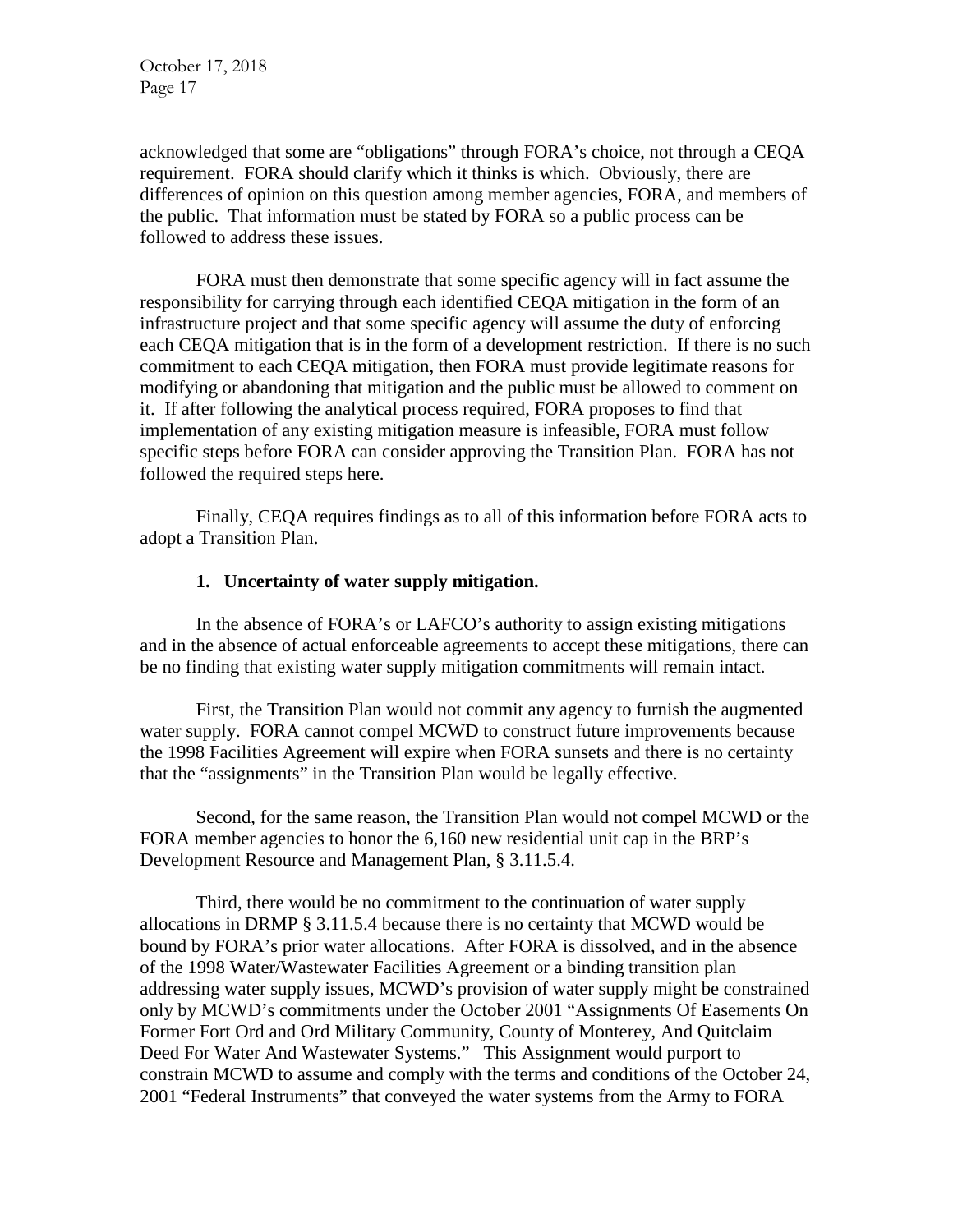and then from FORA to MCWD. These Federal Instruments include, as consideration for the transfers, the assumption of the Army's obligation "to cooperate and coordinate with parcel recipients, MCWRA, FORA, MCWD, and others to ensure that all owners of property at the former Fort will continue to be provided an *equitable supply of water* at equitable rates."<sup>25</sup> However, the meaning of "equitable supply" is not defined. Critically, there is no assurance that the equitable supply consideration will take into account the existing water allocations.

Fourth, and more critically, even if MCWD were to honor the existing allocations of a purported 6,600 afy water "right," MCWD may interpret "equitable" by simply reaffirming the unsustainable commitment to increase Ord Community groundwater pumping for new development up to 6,600 afy regardless of environmental impacts and regardless of the mitigation policies identified in the BRP and BRP PEIR that preclude reliance on groundwater if its continued use is in excess of safe yield or exacerbates seawater intrusion. (See BRP PEIR, pp. 4-53 to 4-55 [continued reliance on purported 6,600 afy right is not permitted if withdrawals would aggravate sea water intrusion].) For example, nothing in the Transition Plan compels MCWD or the member agencies to honor BRP commitment to eliminate groundwater overdraft as soon as practically possible per Water and Hydrology Objective B. As hydrologist Parker explained, the BRP PEIR identifies specific BRP Water and Hydrology policies that require adequate, timely mitigation of seawater intrusion. In light of the continuing seawater intrusion and the failure to determine and honor a safe yield for the Deep Aquifer or for the Salinas Valley Groundwater Basin generally, the following policies now must be implemented before any additional groundwater (much less 6,600 afy) is committed or pumped for new development:

- Policy B-1 requiring that the FORA members "shall ensure additional water supply;"
- Policy B-2 requiring conditioning project approval on verification of an "assured" long-term water supply;"
- Policy C-3 requiring the member agencies cooperate with MCWRA and MPWMD "to mitigate further seawater intrusion based on the Salinas Valley Basin Management Plan;" and
- Program C-3.1 requiring the member agencies to work with the water agencies "to estimate current safe yields within the context of the Salinas Valley Basin Management Plan for those portions of the former Fort Ord overlying the Salinas Valley and Seaside groundwater basins, to determine available water supplies."

These and other applicable Policies and Programs have not been honored, despite the fact that they are identified as mandatory mitigation in the BRP PEIR. For example, the 6,600 afy replacement water supply project promised in §§ 1.j and 1.k. of the 1993 Annexation Agreement has not been built. No agency has determined the safe yield of

<span id="page-17-0"></span> $25$  Department of the Army, Easement to FORA for Water And Wastewater Distribution Systems Located On Former Fort Ord," 2001, paragraph 2 [emphasis added].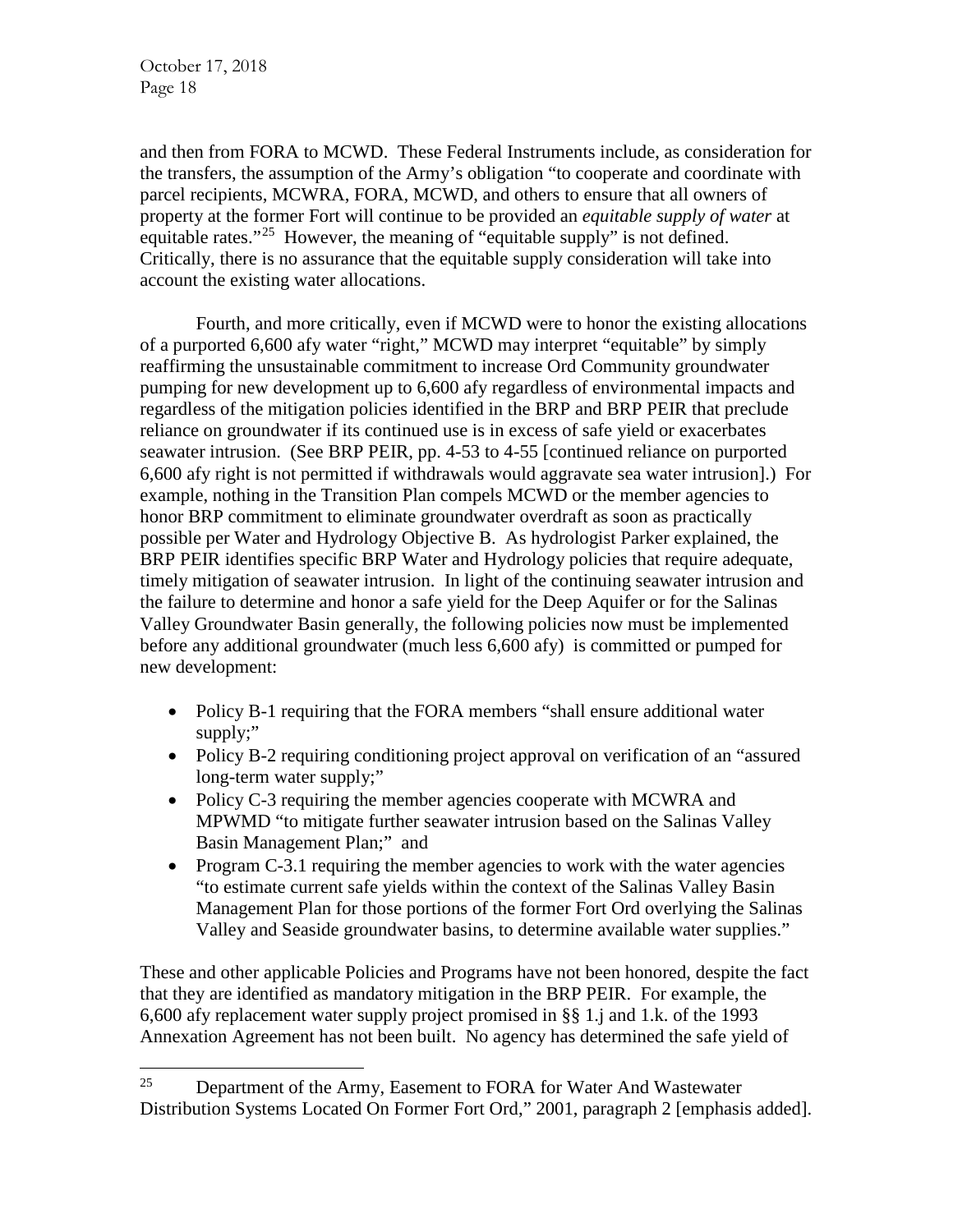the Deep Aquifer. Land use agencies continue to approve development requiring water supply on the mistaken assumption that pumping may be increased to 6,600 afy, despite the overwhelming evidence that increased pumping exacerbates seawater intrusion. Before a FORA Transition Plan turns the responsibility for managing the Fort Ord water supply over to another agency, FORA must ensure that the mitigation in the BRP PEIR is honored or must provide the analysis and take other specific steps under the law that FORA has not taken here.

#### **2. Uncertainty of transportation projects.**

FORA's position is that that the CIP transportation infrastructure projects are all mandated to be constructed. LandWatch and others, including the City of Marina, have disputed and continue to dispute this mandate claimed by FORA. Without express agreements by the member agencies, there is no certainty that the member agencies will accept what FORA characterizes as an obligation to fund and complete any particular project. As argued above, there is no apparent legal basis to find an enforceable obligation for the member agencies to spend the sums specified in the Transition Plan on the existing set of CIP projects.

Furthermore, in light of the pending implementation of SB 743, which will *bar* the imposition of Level-of-Service based CEQA mitigation on development projects, there can be no certainty that the member agencies would accept a proposed assignment of an obligation to complete a roadway identified in the current CIP even if that roadway had previously been identified validly as CEQA mitigation. FORA assumed a need for some roadways based on a determination by FORA about an assumed obligation to meet previously described Level-of-Service standards.

While it is possible that the FORA member agencies may *choose* to build roads in the future to maintain certain Level-of-Service standards, neither FORA nor LAFCO can compel that outcome, particularly if it is not even mandated as CEQA mitigation. As a practical matter, FORA must obtain agreements from member agencies about future transportation projects and their funding as part of the Transition Plan if FORA is to have any certainty about their construction. This matter cannot be deferred for the so-called Transition Plan Implementation Agreements because FORA is obliged under CEQA to address the effects of its Transition Plan *before* it adopts it.

As a legal matter, FORA must acknowledge that the transportation projects and any CEQA mitigation in the BRP PEIR that *compels* maintenance of Level-of-Service standards cannot feasibly be honored through the Transition Plan in light of SB 743. FORA must clearly identify the existing transportation mitigation, including both infrastructure and development restrictions, prepare the appropriate CEQA analysis, and make findings regarding the continuing legal and practical feasibility of each CEQA mitigation. If FORA proposes to find that a particular CEQA mitigation is infeasible, FORA must take specific steps before adopting such a finding. FORA has not taken any of these steps.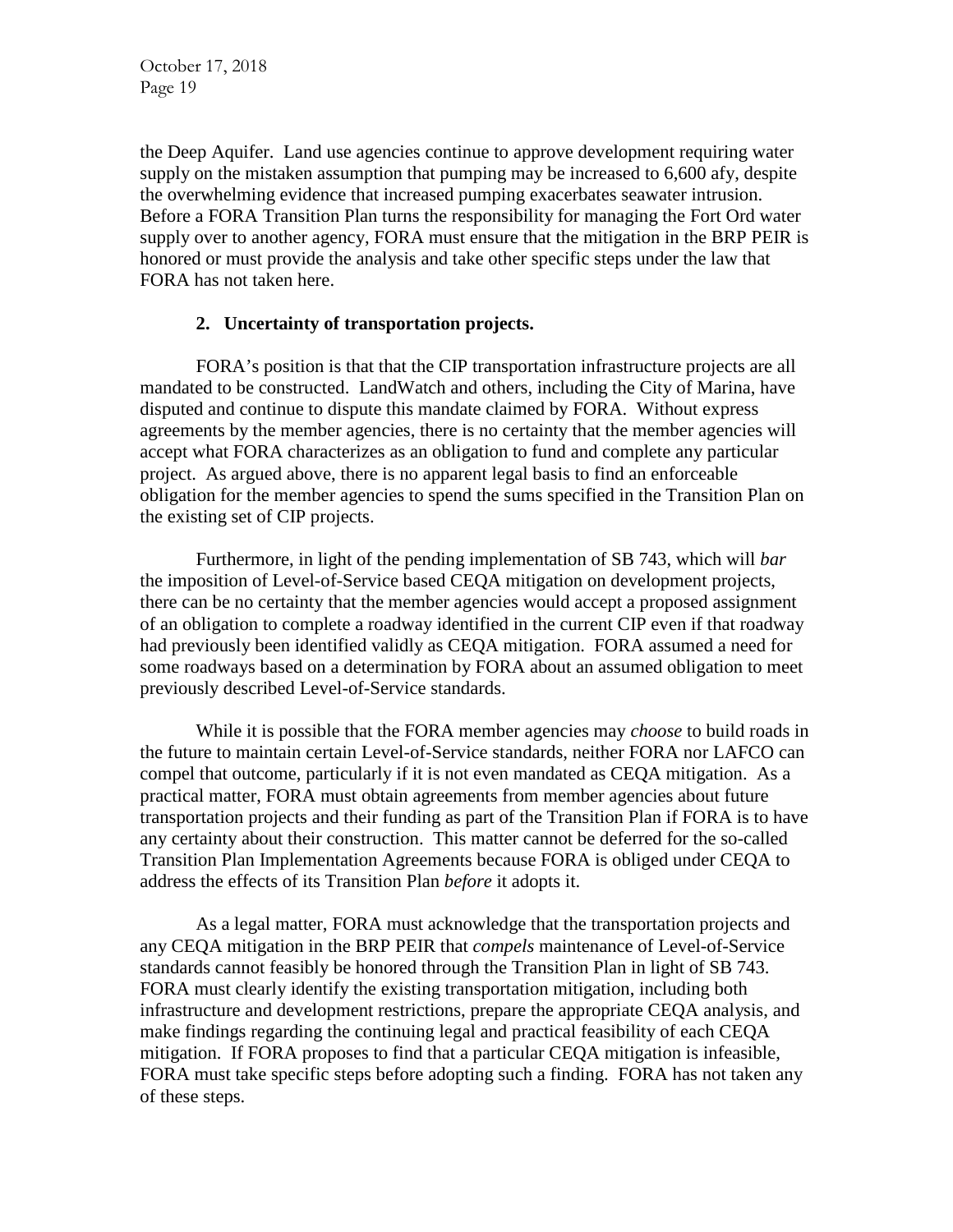It is likely that past transportation mitigations calling for meeting Level-of-Service standard will no longer be legally feasible as compelled CEQA mitigation in light of SB 743. However, many of the BRP trip reduction policies identified as transportation mitigation would remain feasible. (See BRP PEIR, Table 2.5-1, section 4.7 – Traffic and Circulation [listing policies and programs that reduce travel demand].) In the Transition Plan, these trip reduction policies should be identified as feasible mitigation to the extent that they reflect enforceable commitments by member agencies through the appropriate enforceable mechanisms. Finally, FORA should identify additional or alternative mitigation that is properly based on minimizing vehicle miles traveled, vehicle miles traveled per capita, automobile trip generation rates, or automobile trips generated.

## **G. A subsequent EIR is required under Public Resource Code § 21166 because there will be significant changes to the project, significant new circumstances, and significant new information, which will result in new or more severe impacts.**

The Transition Plan is not merely a change of organization. As discussed above, as currently drafted it would abandon existing commitments to a system of mitigation measures. If revised to reflect new agreements to undertake specified mitigation measures, it would likely change the existing substantive commitments. Absent such agreements it is too early to determine what those commitments might be. At any rate, because the proposed Transition Plan is not exempt from CEQA as a mere organizational change, FORA must comply with CEQA by preparing a CEQA review. Here, that review must be a subsequent EIR.

CEQA requires that an agency prepare a subsequent EIR for its subsequent discretionary decisions regarding an already-approved project if there will be significant changes to the project, significant new circumstances, or significant new information, any of which will result in new or more severe impacts. Public Resources Code, § 21166. Here, FORA's adoption of the Transition Plan is a discretionary decision about an already-approved project, the Base Reuse Plan.

Here, there will clearly be changes to the project, because the BRP and its implementing agency will be discontinued and replaced with some other arrangements. As discussed above, the Transition Plan as currently proposed would effectively abandon existing mitigation commitments contained in the BRP and BRP PEIR because it does not provide enforceable assignments of those commitments to another agency. This requires FORA to prepare an SEIR. (*Sierra Club v. County of San Diego, supra,* 231 Cal.App.4th at 1174 [agency may not modify a mitigation measure in a way that reduces its effectiveness without preparing an SEIR to assess the effects of the change] ; *Lincoln Place Tenants Ass'n, supra,* 130 Cal.App.4th at 1508 [reason for altering mitigation measures and the effect of doing so must be addressed in an SEIR or an addendum].)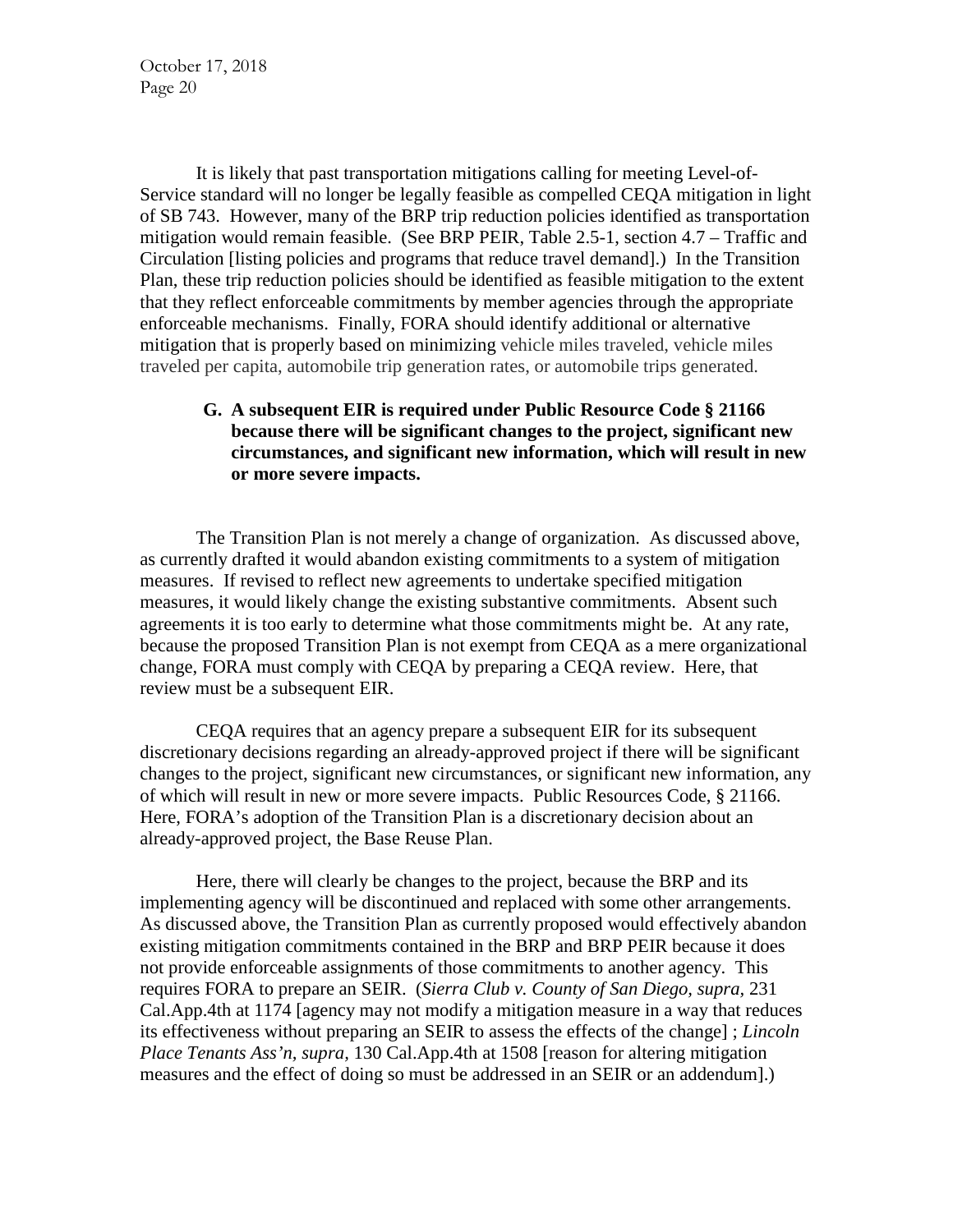Furthermore, there are significant changes in circumstances and significant new information with respect to water supply and transportation impacts. These changes and new information are likely to result in new or more severe significant impacts. Accordingly, FORA should prepare a subsequent EIR before approving the Transition Plan.

Critically, the Transition Plan does not contemplate any change in land use. The Transition Plan claims that this supports a finding of exemption. To the contrary, exemption is improper precisely *because* the Transition Plan proposes to approve the continuation of a land use plan while it undercuts existing mitigation commitments and does so in the face of significant new information and changed circumstances that demonstrate that water supply and other impacts will be significant and more severe.

## **1. An SEIR is required to evaluate and mitigate water supply impacts.**

In approving the Transition Plan, it is no longer possible for FORA to rely on the 1997 Fort Ord Reuse Plan EIR due to changes in circumstances, new information, and failure to implement the Fort Ord Reuse Plan itself. Thus, there is significant new information and changed circumstances since 1997 that demonstrates that the analysis in the Base Reuse Plan PEIR is outdated and that new analysis is required. This information includes, for example,

- DWR, Critically Overdrafted Basins, January 2016 identifying the Salinas Valley Groundwater Basin as critically overdrafted and therefore requiring an accelerated Groundwater Sustainability Plan under the Sustainable Groundwater Management Act.
- MCWRA, State of the Salinas River Groundwater Basin, January, 2015 identifying existing pumping from the Basin as unsustainable and recommending pumping reductions in the Pressure Subarea from which this project proposes to increase pumping.
- MCWRA, Protective Elevations to Control Seawater Intrusion in the Salinas Valley, 2013 – acknowledging the need for additional groundwater management projects to deliver water to replace coastal area pumping.
- Testimony of Robert Johnson, MCWRA, to Monterey County Planning Commission, Oct. 29, 2014 – acknowledging that the demand projections used for the Salinas Valley Water Project understated actual demand, that the Salinas Valley Water project would not be sufficient to halt seawater intrusion, and that additional groundwater management projects are needed.
- MCWRA, Recommendations to Address the Expansion of Seawater Intrusion in the Salinas Valley Groundwater Basin, Oct. 2017 – acknowledging that seawater intrusion has leapfrogged forward through 2015 and recommending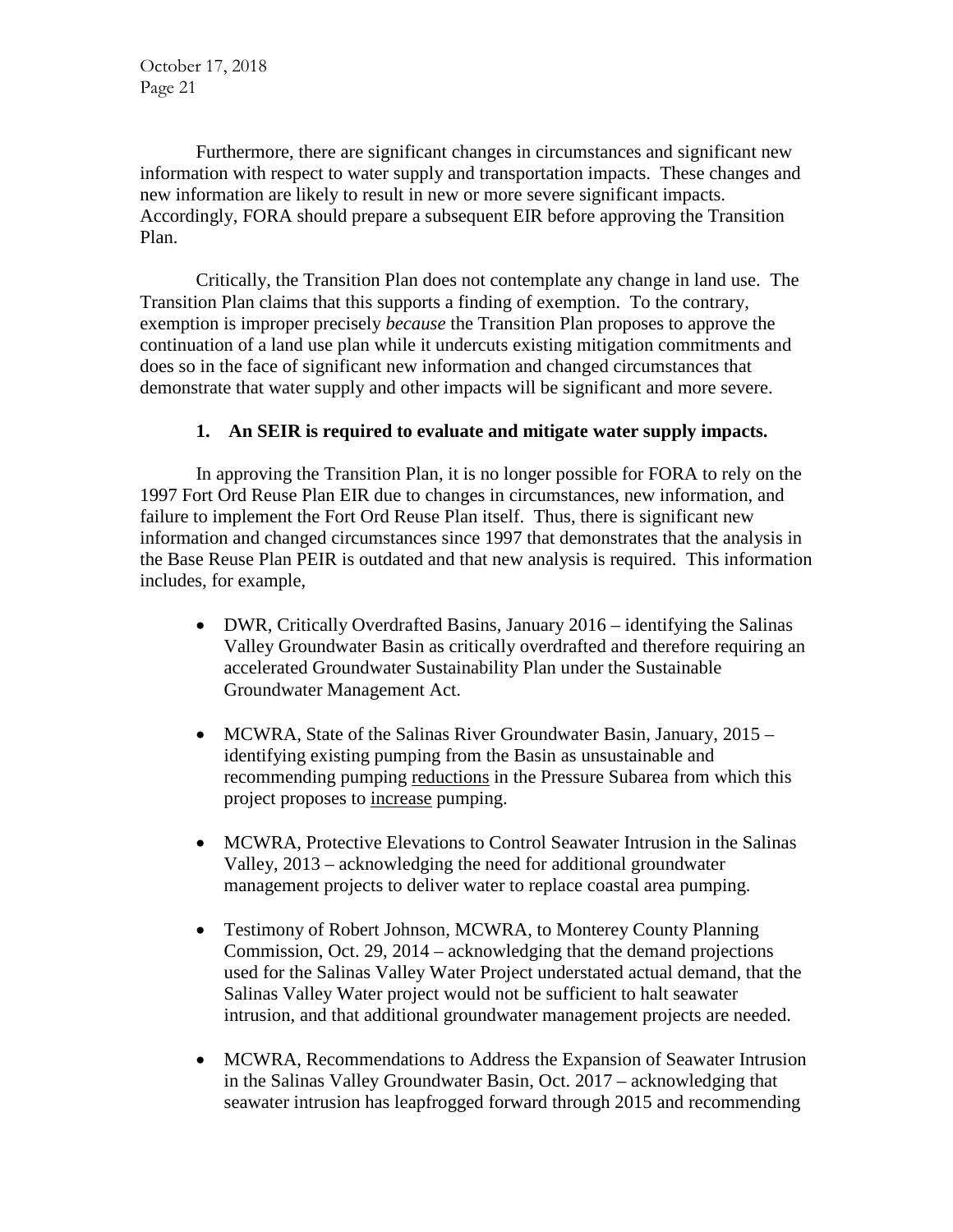that pumping cease in the areas of impact, recommending a moratorium on extractions from new wells in the 900-foot Deep Aquifer. As explained by Parker and the 2018 MCWRA report recommending a moratorium on new wells in the Deep Aquifer, there is no evidence of significant recharge to the Deep Aquifer, and increased pumping will result in its depletion and will induce seawater intrusion in the overlying aquifers

This and other information cited by hydrologist Parker demonstrates that there have in fact been substantial changes in the environmental setting of the proposed area over the past 20 years that would warrant new analyses. First, seawater intrusion has advanced another two miles inland since the 1997 BRP PEIR, constituting a substantially more severe significant effect than shown in the BRP PEIR. Within the meaning of Public Resources Code § 21166(b) and (c) this is a "substantial change[] . . . with respect to the circumstances under which the project is being undertaken" as well as "new information, which was not known and could not have been known" at the time of the BRP PEIR.

Second, the expected basin management plan, the cooperation in mitigation of seawater intrusion and development of new water supply, and the determination of safe yield required by BRP policies, including Hydrology and Water Quality Policies B-1, B-2, and C-3 have not materialized, and this is a substantial change in the BRP itself. The significant advance in the seawater intrusion front since 1997 should have precluded any reliance on the presumption that there is 6,600 afy of water to use without impact and should have triggered the obligation under the Fort Ord Reuse Plan to accelerate the provision of alternative supplies for any new development.

Case law is clear that additional analysis of water supply impacts is required under section 21166 when new information shows more severe impacts or the planned water sources are not implemented timely:

To the extent that a subsequent subdivision proposal relies on different water sources than were proposed in the specific plan it implements, or the likely availability of the intended water sources has changed between the time of the specific plan and the subdivision application (*or more has been learned about the effects of exploiting those sources*), changes in the project, the surrounding circumstances or the available information would exist within the meaning of section 21166, requiring additional CEQA analysis under that section . . .

(*Vineyard Area Citizens for Responsible Growth v. City of Rancho Cordova* (2007) 40 Cal.4th 412,438 [emphasis added]; *see also id.* at 431, n. 7.) Here, the new information about the severity of cumulative impacts and the changes to circumstances and to the project itself with regard to water supply create an obligation under Public Resources Code § 21166 to prepare an SEIR for the Transition Plan, whether adopted in its proposed form or with new mitigation commitments.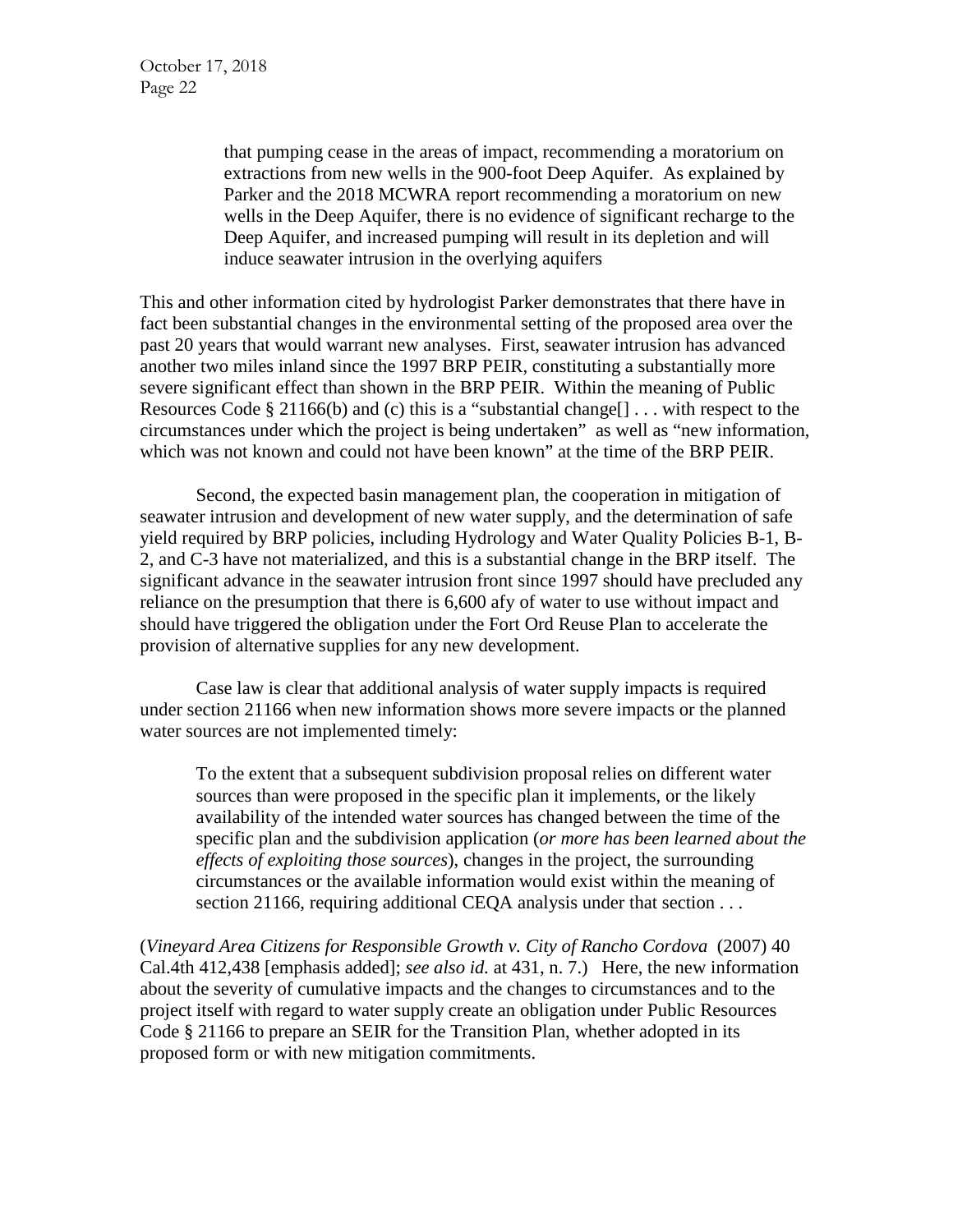Critically, FORA must acknowledge in an SEIR that any additional groundwater pumping would make a considerable contribution to the existing significant cumulative impact to the Salinas Valley Groundwater Basin. FORA must acknowledge that there is no longer any reason to assume that pumping 6,600 afy for Fort Ord use can be done without impact, and that mitigation must be adopted that requires that future development be accommodated only with alternative, non-groundwater water supplies. If FORA finds that provision of alternative water supplies is not feasible, it must explain why, and it must then identify overriding considerations for continued development that are sufficiently compelling to permit the further destruction of the aquifer.

# **2. An SEIR is required to evaluate and mitigate transportation impacts.**

As with water supply, there have been changed circumstances and new information that compel preparation of an SEIR to evaluate and mitigate future transportation impacts. If the Proposed Transition Plan were to be adopted, the changed circumstances and new information include:

- The lack of any enforceable commitment that the member agencies or other agencies raise revenues to fund and actually construct the currently identified improvements in the FORA CIP, which FORA has described as mitigation for the BRP;
- The lack of any future obligation under CEQA to maintain Level of Service standards; and
- The legal *prohibition* on determining significance of transportation impacts with reference to congestion or Level-of-Service standards;
- The new affirmative duty to determine the significance of transportation impacts and to devise mitigation measures with reference to vehicle miles traveled, vehicle miles traveled per capita, automobile trip generation rates, or automobile trips generated.

This significant new information and changed circumstances will likely result in new or more severe impacts because the 1997 BRP was not devised to minimize vehicle miles traveled, vehicle miles traveled per capita, automobile trip generation rates, or automobile trips generated. Thus, an SEIR is required to evaluate transportation impacts associated with the adoption of the Transition Plan.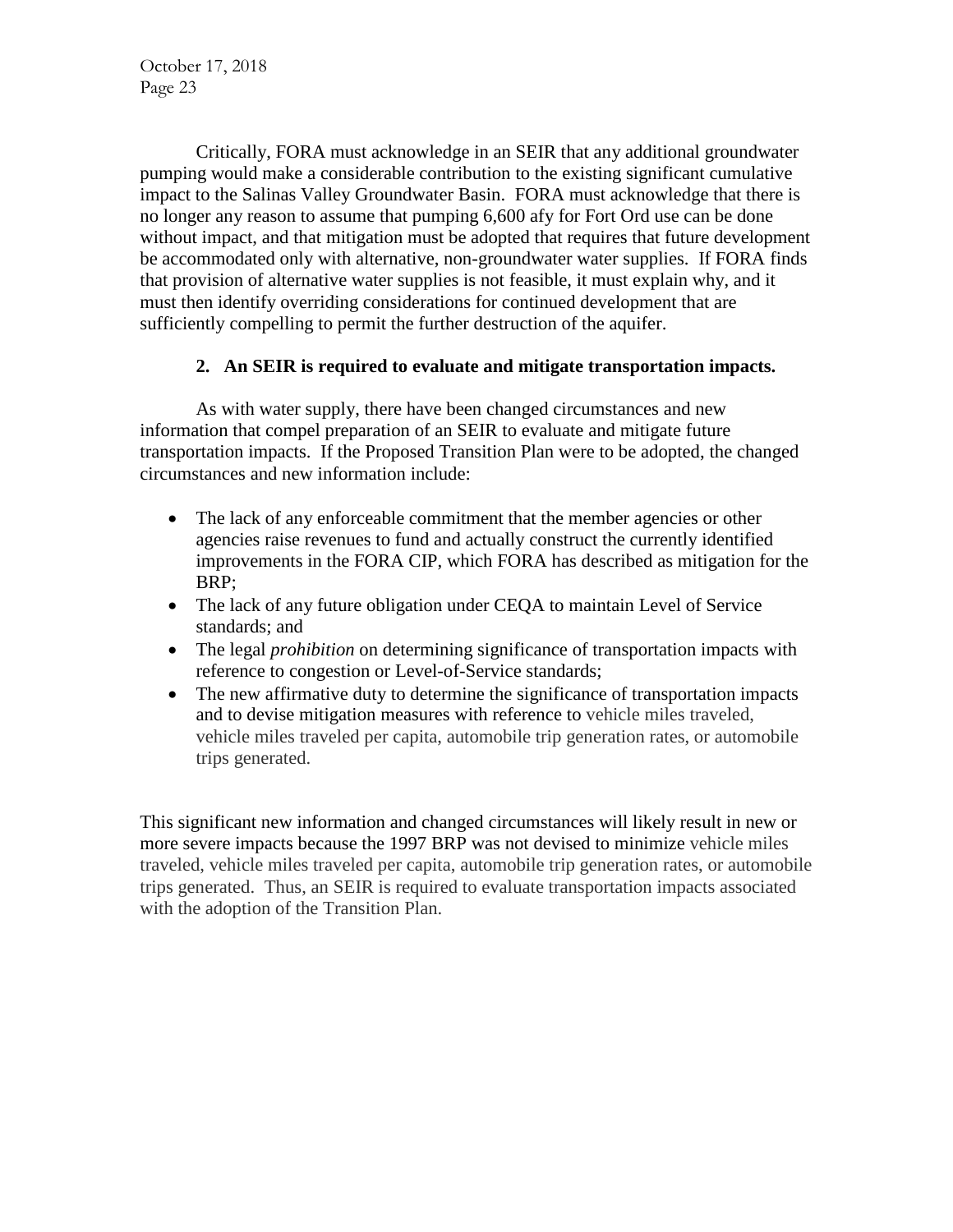#### **Conclusion**

LandWatch urges you to consider this information and the underlying records carefully before you act. LandWatch offers to meet with FORA decision makers and senior officials to discuss the issues in this letter and how to resolve them, before the FORA Board acts. FORA, not LandWatch, controls the schedule here. FORA has time to address its omissions because it has more than two months before it needs to submit a plan to LAFCO.

Yours sincerely,

M. R. WOLFE & ASSOCIATES, P.C.

John Farrow

JHF:hs

Documents supplied electronically with this letter:

- 1. John Farrow, letter to City of Seaside City Council, October 12, 2016, pp. 11-17, attaching Timothy Parker to John Farrow, October 8, 2016, Technical Memorandum.
- 2. MCWRA, State of the Salinas River Groundwater Basin, 2016.
- 3. MCWRA, Historic Seawater Intrusion Map, Pressure 400-Foot Aquifer, June 7, 2017, available at [http://www.co.monterey.ca.us/home/showdocument?id=19378.](http://www.co.monterey.ca.us/home/showdocument?id=19378)
- 4. MCWRA, Historic Seawater Intrusion Map, Pressure 180-Foot Aquifer, June 7, 2017, available at [http://www.co.monterey.ca.us/home/showdocument?id=19376.](http://www.co.monterey.ca.us/home/showdocument?id=19376)
- 5. MCWD, 2015 Urban Water Management Plan (UWMP), [http://www.mcwd.org/docs/engr\\_files/MCWD\\_2015\\_UWMP\\_Final.pdf.](http://www.mcwd.org/docs/engr_files/MCWD_2015_UWMP_Final.pdf)
- 6. MCWRA, presentation of Groundwater Level Contours And Seawater Intrusion Maps, July 13, 2017, available at [http://www.co.monterey.ca.us/home/showdocument?id=31294.](http://www.co.monterey.ca.us/home/showdocument?id=31294)
- 7. MCWRA, Recommendations to Address the Expansion of Seawater Intrusion in the Salinas Valley Groundwater Basin, October 2017, available at [http://www.co.monterey.ca.us/home/showdocument?id=57394.](http://www.co.monterey.ca.us/home/showdocument?id=57394) [version with